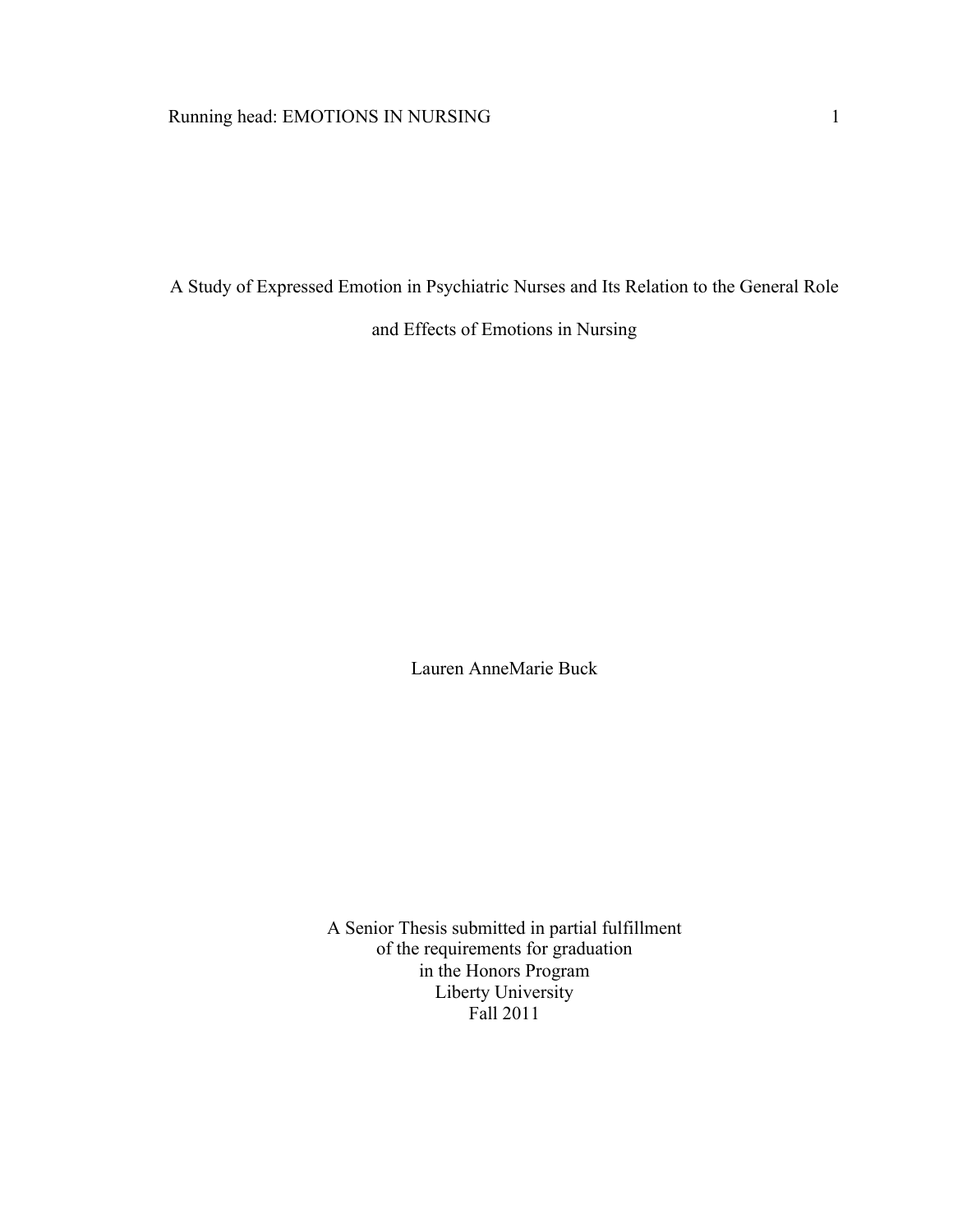Acceptance of Senior Honors Thesis

This Senior Honors Thesis is accepted in partial fulfillment of the requirements for the graduation from the Honors Program of Liberty University.

Lynne Sanders, Ed.D. Thesis Chair

 $\mathcal{L}_\text{max}$ 

Tamra Rasberry, M.S.N. Committee Member

 $\mathcal{L}_\text{max}$ 

Chad Magnuson, Ph.D. Committee Member

 $\mathcal{L}_\text{max}$  and  $\mathcal{L}_\text{max}$  and  $\mathcal{L}_\text{max}$  and  $\mathcal{L}_\text{max}$ 

James H. Nutter, D.A. Honors Director

 $\mathcal{L}_\text{max}$  and  $\mathcal{L}_\text{max}$  and  $\mathcal{L}_\text{max}$  and  $\mathcal{L}_\text{max}$ 

 $\mathcal{L}_\text{max}$  and  $\mathcal{L}_\text{max}$  and  $\mathcal{L}_\text{max}$  and  $\mathcal{L}_\text{max}$ Date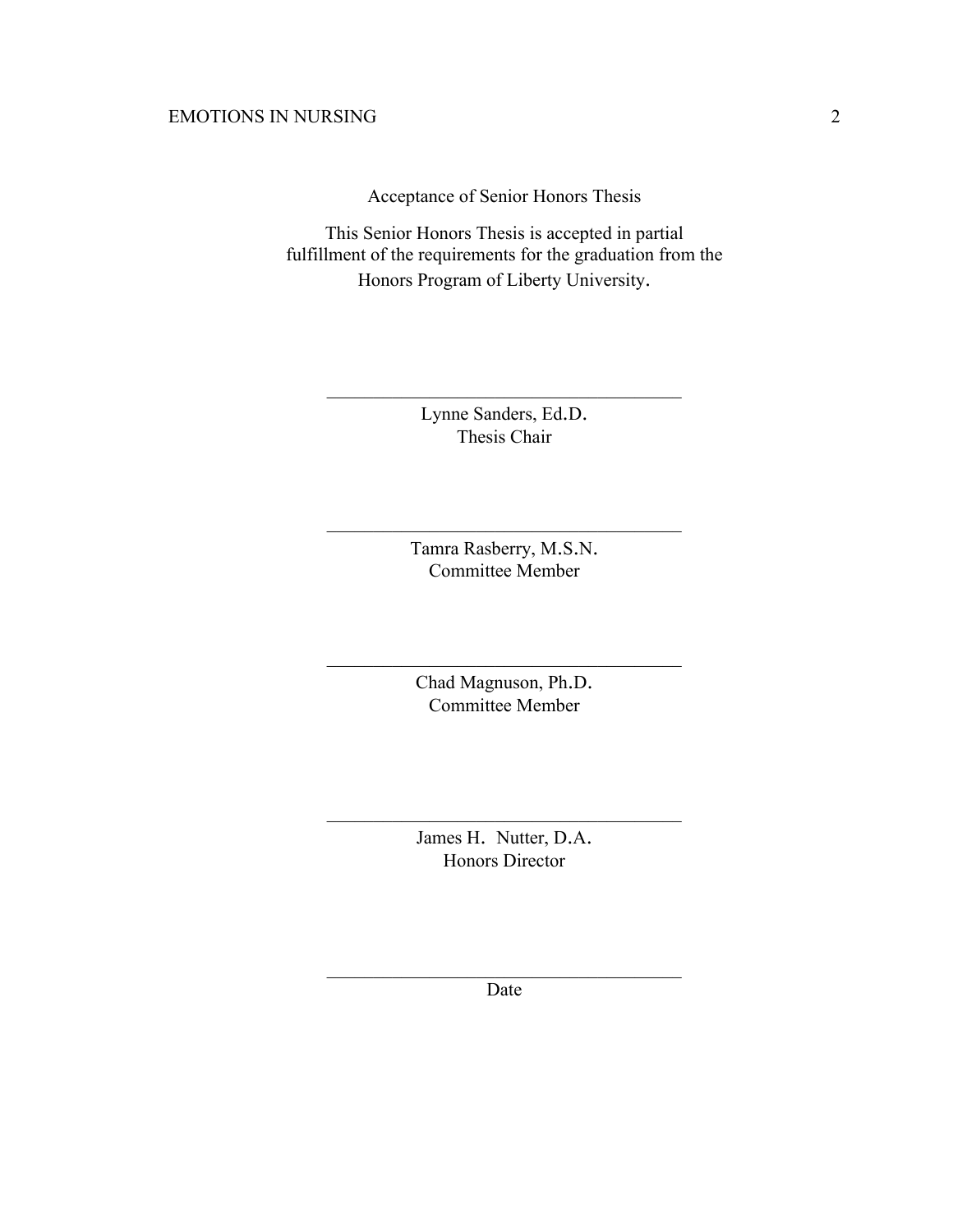#### Abstract

Nurses play a vital role in the health and care of a patient. Through that care, the nurse has the ability to improve the patient's experience or ruin it. A vital component influencing the care provided are the emotions the nurse displays toward her coworkers, patients, and patients' family members. The emotions of a nurse may positively or negatively impact a patient. The studies that examine the impact of the nurse's emotions on patient's outcomes are varied and few. The communication and emotion of nurses are likely to impact their care and, from that, the patient's outcome; however, there is little solid research on the specific effects, be they positive or negative. A connection might be found in studies of Expressed Emotion in psychiatric patients. Expressed Emotion (EE) refers to the negative emotions the patients' family, and in newer research, that the patient's nurses, display to psychiatric patients that can lead to relapses in their condition. Correlations between emotion and outcome are strongly evidenced in EE research. Examining the empirical research that shows the impact of EE on patient outcomes may give insight on the impact of a nurse's attitude on patient outcomes as a whole.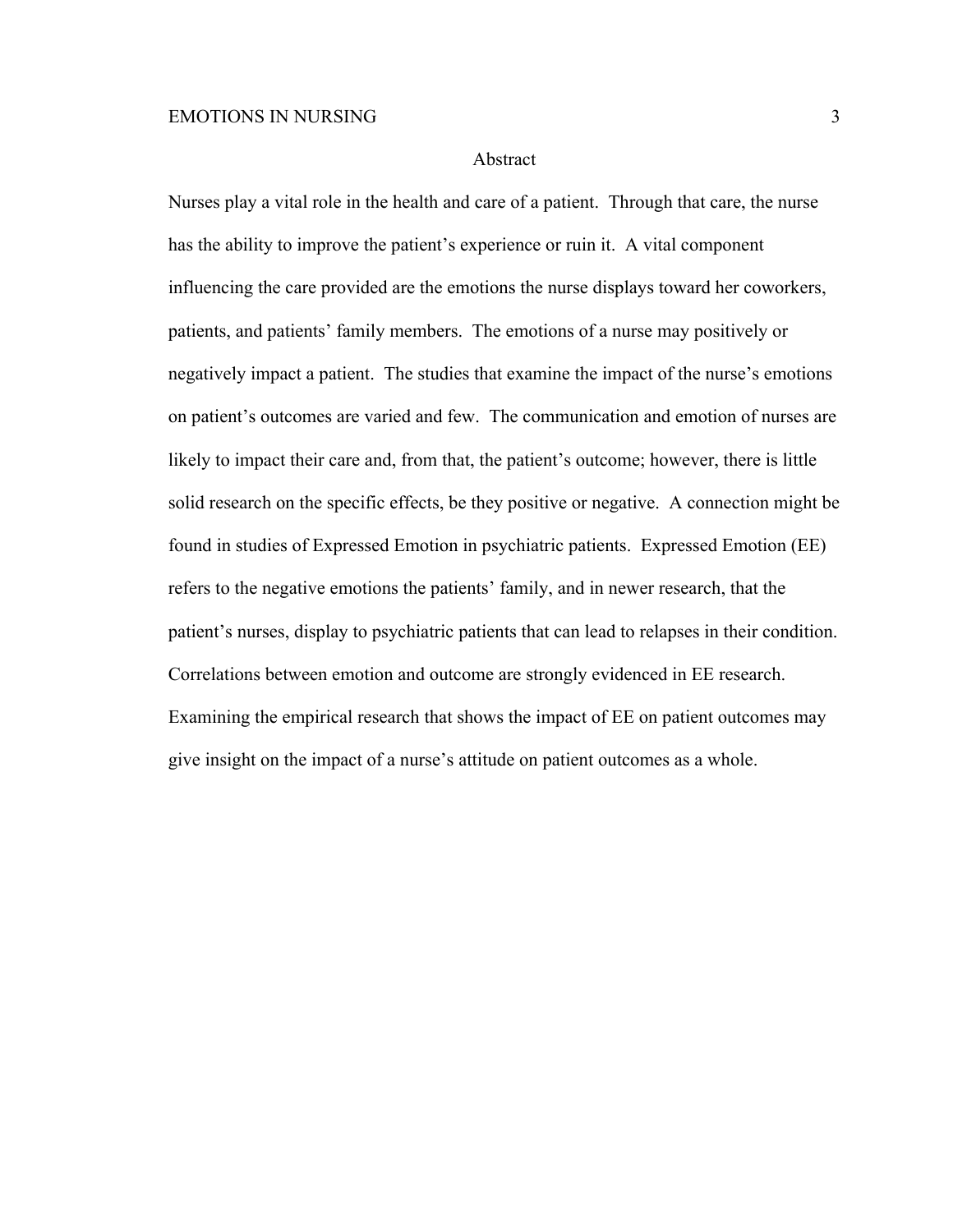A Study of Expressed Emotion in Psychiatric Nurses and Its Relation to the General Role and Effects of Emotions in Nursing

It is relatively easy to find studies on Expressed Emotion in the psychiatric clinical setting. In the same respect, it is commonplace to find research on the emotional work that is so intricate a part of nursing practice. The difficulty, however, comes in building a relationship between the two that spans atmosphere and patient background. Examining the roles of nurses, the history of Expressed Emotion, and the newer studies on the Expressed Emotion of nurses, suggests that there is a valid correlation between nurse's emotions and patient's outcomes in extended-stay wards.

## **Role of Nurses**

### **General**

Young, old, or somewhere in the middle, the vast majority of people living in the United States have been in or have a family member who has been in the care of a nurse. According to Scott (2011), "The role of the nurse is socially sanctioned in our society. Broadly speaking the function of this role is to promote the health and well-being of the patient" (p. 124). Be it in a hospital, nursing home, outpatient facility, clinic, or doctor's office, nurses all have the similar role of keeping patients in the best possible health for their condition. Nursing in practice should meet patients needs, comfort them in struggle, empower them as they recover, and advocate for their best interest. With this practice comes the responsibility to act in the interest of the patient, not to impose the nurse's own opinion of care (Benner, 2000). There is a balance that is required between strengthening and liberating patients, and confining and restricting them. Nurses work to enhance patient outcomes and are rated on their ability to do so.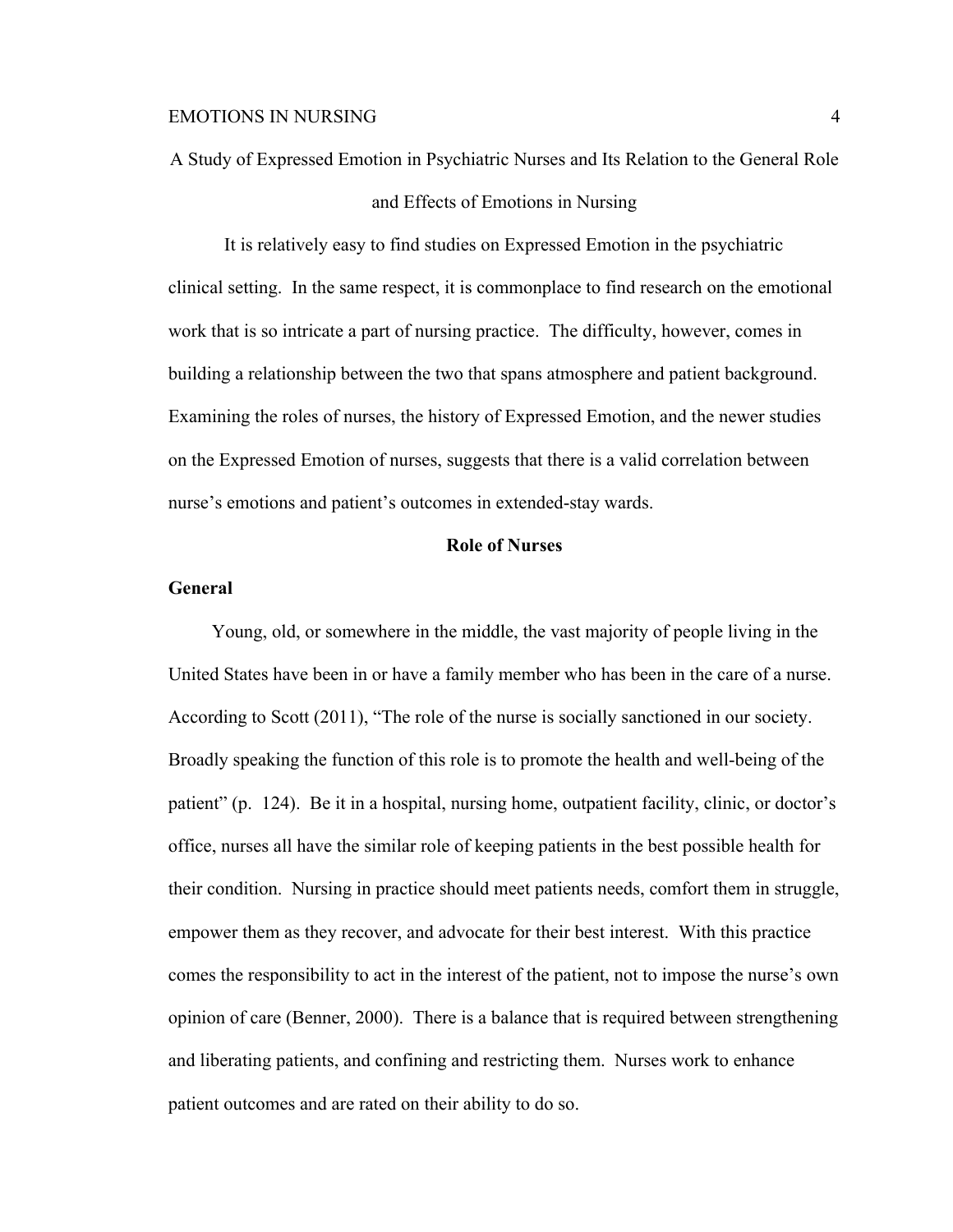Healthcare/medical facilities rely on the nursing staff to be the front line and support system. When patients come into the hospital for care or treatment, they may see a doctor, but they spend most of their time in the care of a nurse. Based on the time commitment involved, the nurse has the ability to improve patient experience or ruin it. Nurses' influence on patient's experiences relies heavily on the emotions they expresses or elicits. P. Anne Scott (2000) states, "I suggest that an aspect of being a good nurse is having an emotional sensitivity to other human beings (patients), because this emotional sensitivity allows the nurse to perceive more accurately the context and perspective of the patient" (p. 123). Therefore the role of a nurse is very much *emotion work*.

# **Emotion Work**

Bandaging wounds, feeding, changing linens, starting IVs, performing exercises, and administering medications are only a select few components of the job of a nurse. Another aspect is to be emotionally on call for various types of patients, who all have their own unique stories. Scott (2000) states, "The engagement that can potentially occur between the practitioner and the patient has a strong emotional element. A patient may elicit compassion, concern, pity or indeed anger or frustration" (p. 125). Patients and nurses alike have a variety of emotions. Because of this factor, the nurse's work can well be considered *emotional labor,* which stresses that the job of a nurse is not only the technical or physical tasks, but also the nurse's ability to create a proper emotional climate (Bolton, 2000).

Emotions can be displayed through many outlets: facial expressions, gestures or body language, words, or tone of voice (Rafaeli, 1987). Any combination of these expressions can create a reassuring or demeaning response in a patient. The key is to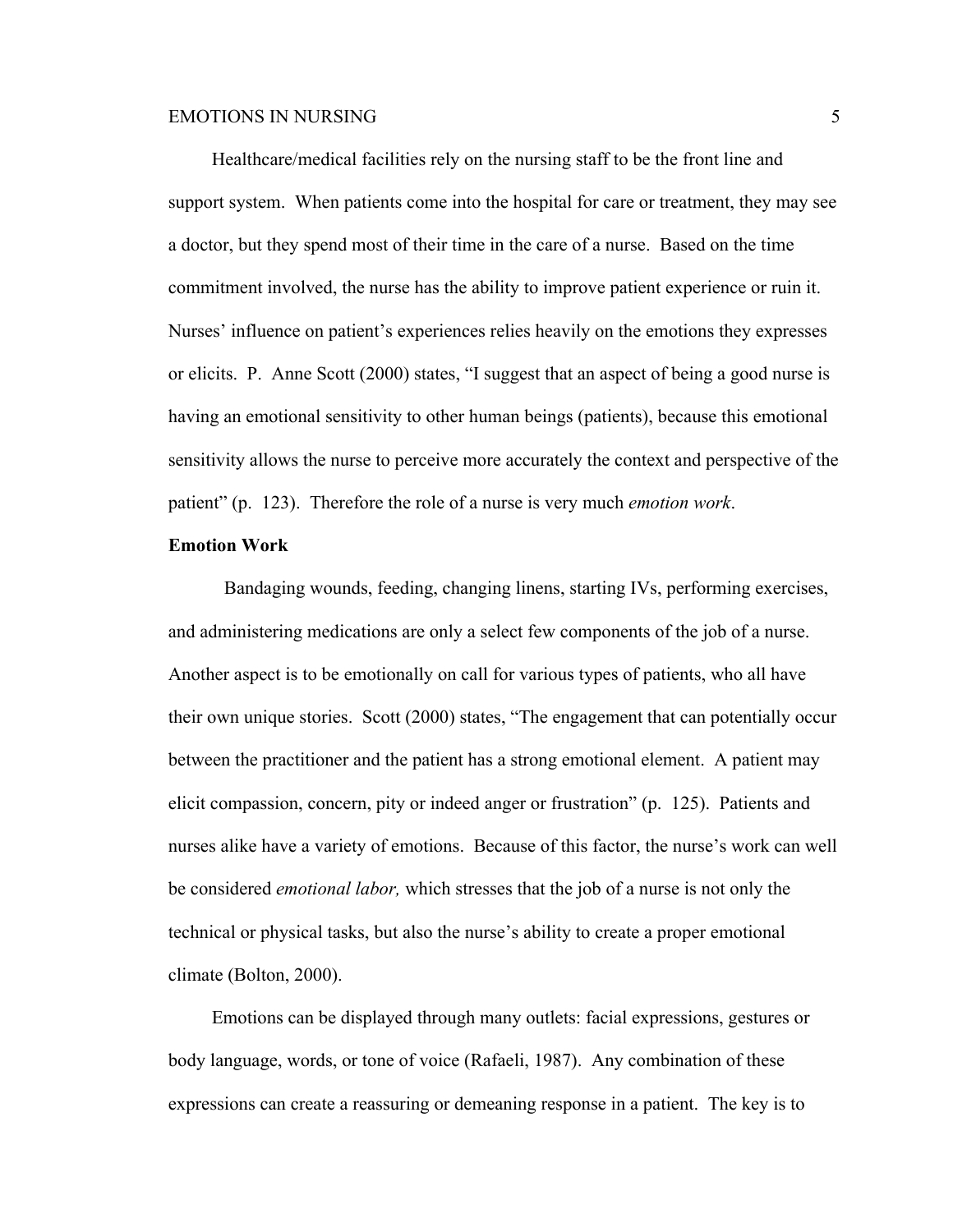control the emotions that are outwardly expressed. A nurse must be kind and caring while remaining calm and detached (Bolton, 2000). Her capacity to take an awkward, embarrassing, or scary situation and create calm or understanding from it is a gift. A nurse will often dole out excessive amounts of care and emotion without ever receiving it in return (Bolton, 2000), which can lead to burnout among nurses. The emotional aspects of nursing can be the most rewarding part of the job and also the most stressful.

To control the negative reactions that come from constantly expressing emotions, some institutions have tried teaching the nurses how to respond to emotionally demanding situations. Other institutions have tried implementing rules referred to as *display rules* (Brotheridge & Grandey, 2002). The rules give guidelines as to the degree of emotion the nurse should show or hide in order to meet the expectations of employee performance. There have been varied results from the implementation of emotion teaching and established guidelines. In some cases, nurses made to display an expected emotion felt their psychological well-being was damaged by being made to act like a puppet. While in other instances, nurses who were able to professionally control emotions stated that the teaching "helps them to continue performing effectively" (Rafaeli, 1987, p. 31).

In either situation, the nurse is required to separate true feelings from expression. This difference between feeling and expression is called *emotional dissonance* (Brotheridge & Grandey, 2002). A very basic example of the difficulty in controlling feelings and expressions is seen in the outcome of accidental injury. For example, if one individual steps on another's toes while stepping forward in a grocery store line, the most common immediate *feeling* to have is frustration over the pain. The hurt person might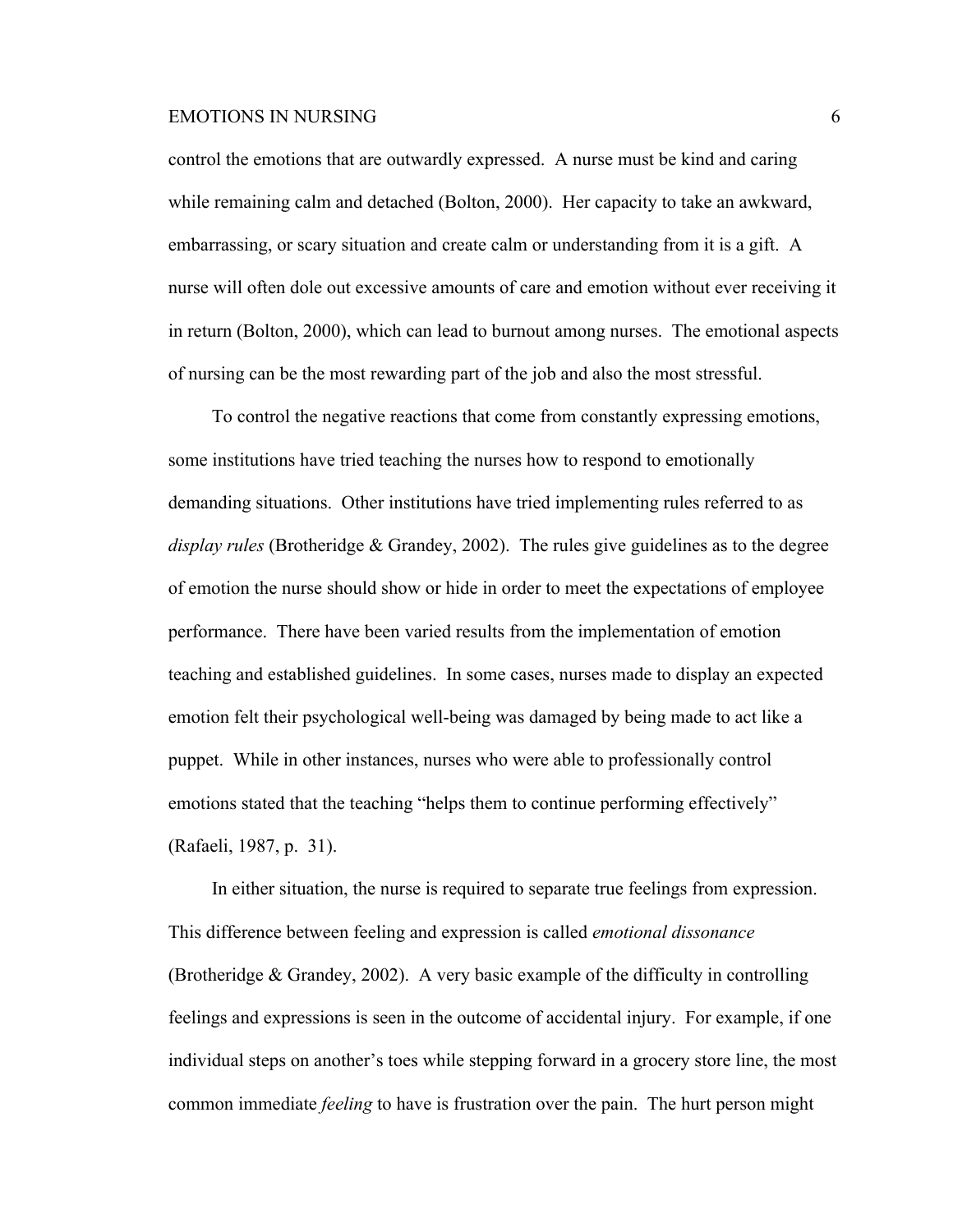feel anger over the unwarranted pain, but express understanding and forgiveness to the accidental injury. It seems quite often, then, that most people, including nurses, work to control their emotions in an effort to better function in an ever-changing society.

In relation, the skill and professionalism of a nurse is found in her ability to care for a patient within a variable setting (Brotheridge  $& Grandey, 2002$ ). While this is certainly a positive trait found in the emotional labor that is nursing, it can be damaging over time, especially if the nurse is frequently engaging in *surface acting*. This is used in many professions to hide or enhance emotional expression and is a direct contrast to *deep acting*, where nurses truly control their thoughts and feelings to rationally deal with a situation (Brotheridge  $& Grandey, 2002$ ). In surface acting, the emotion is fake and forced, which, when done constantly, can distance nurses from their true feelings. In the process, nurses can become hard, detached from the feelings of others, and may experience depersonalization (Brotheridge  $\&$  Grandey, 2002). As a result, nurses must keep their emotions in careful check, making sure not to fabricate a reaction, but rather construct a more open opinion to the situation. Truly seeking to understand a patient's condition or feelings can enhance the chances of a nurse being able to express her true, newly-remodeled emotions.

Understanding and properly expressing emotions is vital to the nurse's work because unlike zoologists or paleontologists, the science of nursing deals directly with vulnerable human beings. Nurses are noted to be care-providers and health promoters to patients and with that role comes respect and an expectation of morality (Scott, 2000). Nurses have many moral decisions to make on a daily basis, which require them to be clinically competent, as well as patient advocates. A nurse's "clinical judgment cannot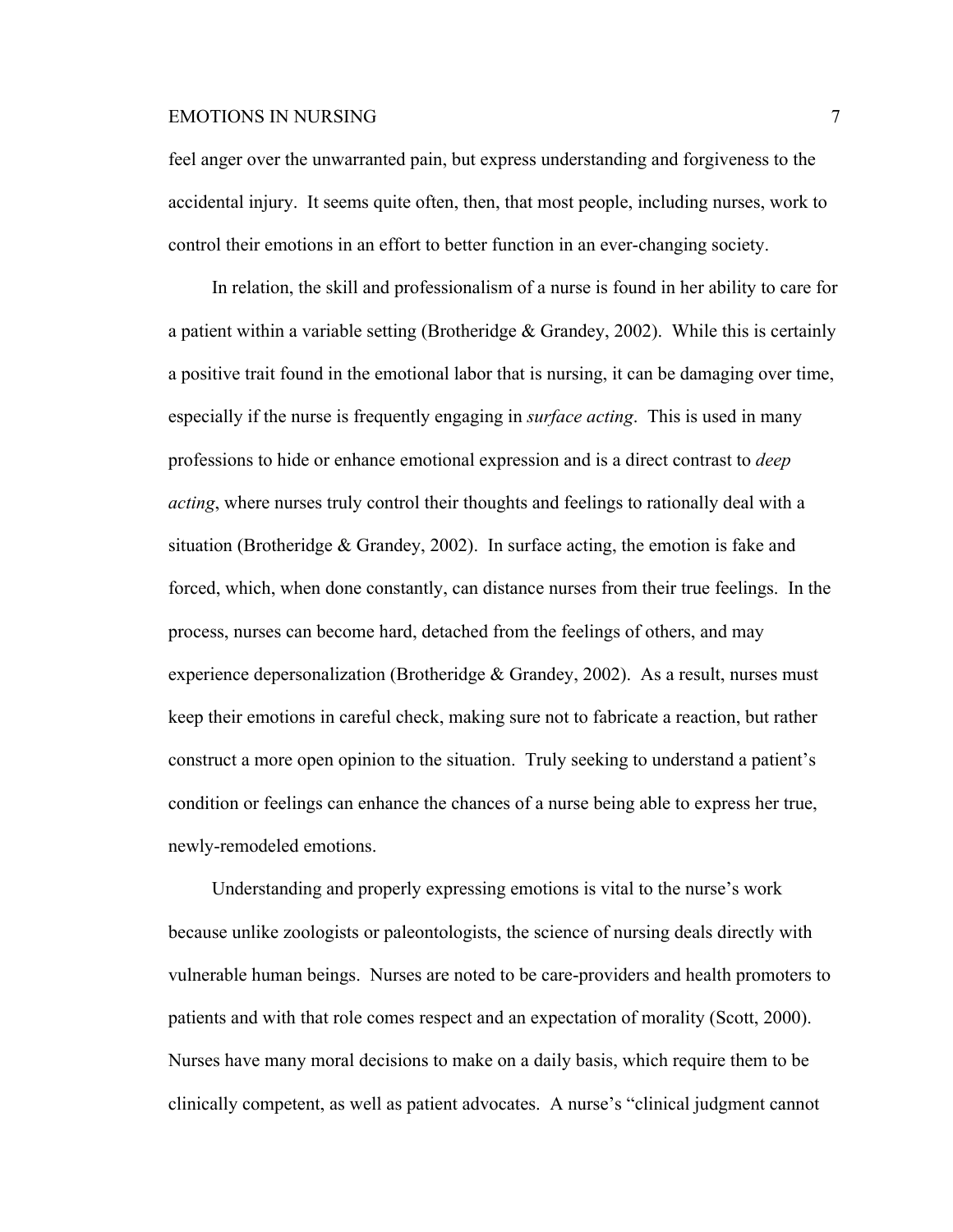be separated from ethical reasoning because each clinical judgment judges what good is at stake and what to do in each particular situation" (Benner, 2000, p. 16).

Scott (2000) outlined two vital elements in regard to making moral judgments: cognitive activity and emotional activity or empathy. In order to treat a patient's pain the nurse must be able to sense emotions (cognitive) and respond accordingly (emotional). Without due caution, a nurse's emotions can too closely reflect the emotions of her patient. A problem arises when the nurse does mirror the emotions of her patient in a setting where that is highly inappropriate. According to Benner (2000), "For example, a strict communication technique of reflecting back the patient's expressed emotion would be unwarranted in a situation of trauma where the patient was flooded with emotion and experiencing terror" (p. 12). The nurse can also allow her emotions to harm the clinical relationship by displaying countertransference to her patient. Countertransference is the tendency of the nurse to place the feelings she has toward a person in her past onto the patient (Varcarolis & Halter, 2010). This often occurs when a patient's attitude, characteristics, or habits resemble someone close to the nurse. Nurses should be careful to guard against this type of emotional response because it can create distrust and discomfort. Emotions must remain in check in any clinical situation because they shadow the event with either distress or positivity. Good nurses are sensitive to the emotions of their patients. Emotional sensitivity helps them to step into the shoes of their patients to better understand their perspective (Scott, 2000). It also allows the nurse to protect the patient from unmerited harm that may follow an outburst of emotion.

As mentioned above, understanding the patient makes it easier for the nurse to express positive emotions without feeling as if she is acting. Patients can pick up on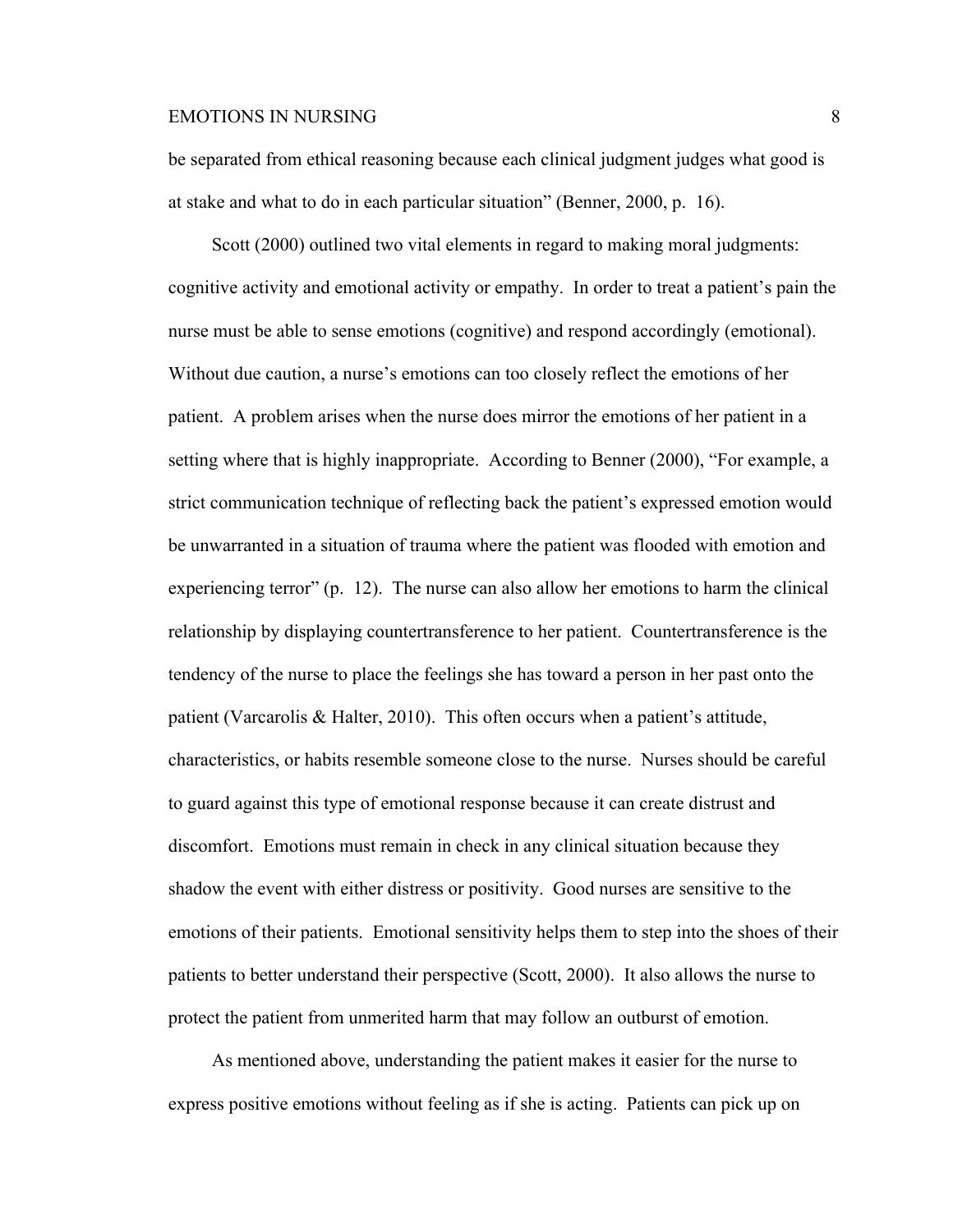those expressed emotions of the nurse whether she means to convey them or not; therefore, being controlled, but genuine seems the most effective.

### **Expressed Emotion**

### **Meaning of Expressed Emotion**

The theory of Expressed Emotion (EE) was coined in Great Britain the 1960s by George Brown and his colleagues to describe "a global index of particular emotions, attitudes, and behaviors expressed by relatives about a family member diagnosed with schizophrenia" (Jenkins & Karno, 1992, p. 9). Expressed Emotion focuses mostly on the negative emotions family members displayed toward another family member with a mental disorder, usually schizophrenia, that can cause relapses in their condition (Katsuki, Goto, & Someya, 2005). More succinctly, EE measures relatives' tolerance, intrusiveness, and flexibility in responding to patient's problems (Forster et al. , 2003).

In Expressed Emotion research, emotions are classified as *critical*, *emotionally over-involved,* or *hostile* (McDonagh, 2005). Relatives who exhibit critical emotions are being degrading toward the patient or his disorder. Relatives who exhibit emotional over-involvement often blame themselves for the illness and become too involved and overbearing, showing pity toward the patient. Finally, relatives that show hostile attitudes blame the patient for his condition and even the problems of the family as a whole.

The three types of Expressed Emotion are compiled and a rating is given to the caregiver or relative that is either high or low. The higher the EE the more negative emotions are displayed, while the lower the EE the less prevalent the negativity. It is the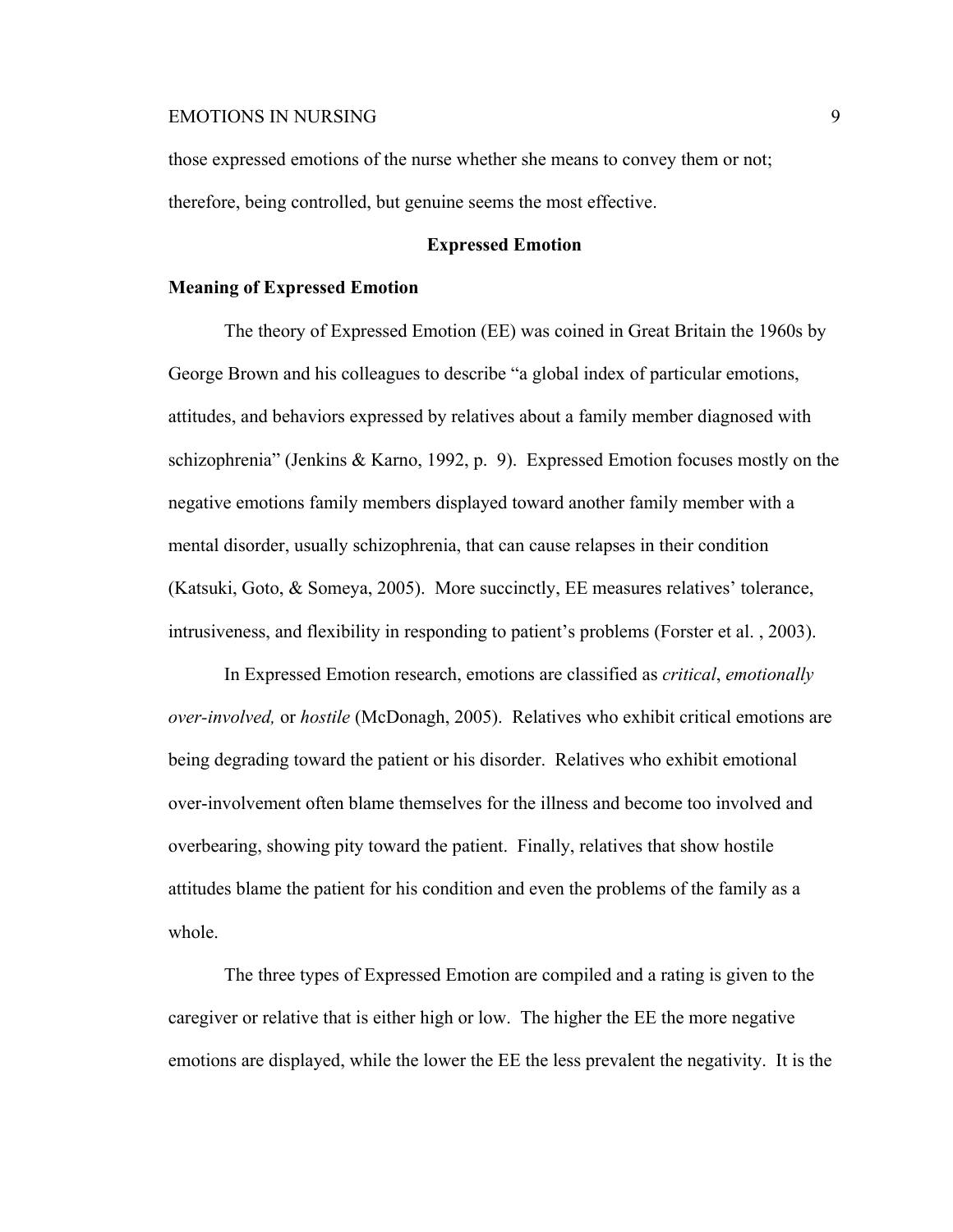higher EE which has shown to correlate with relapse. Further information regarding EE measurement will be discussed below.

### **Expressed Emotion History of Leading to Relapses in Psychiatric Patients**

In psychological disorders such as schizophrenia, alcoholism, child learning disabilities, and bipolar disorder, relapse is one of the greatest fears of both the patient and the care-provider. A relapse can stem from a variety of causes, but one of the leading contributors is EE (McDonagh, 2005). In fact, EE originated from studies done on patients leaving psychiatric settings to return to their households. The research showed a clear link between "the emotional atmosphere of the household and the course and relapse of psychosis" (Dennis & Leach, 2007, p. 267). In the past, nearly all EE work has been performed on schizophrenic patients.

Schizophrenic patients, by nature of the condition, have abnormal or exaggerated emotional responses (Varcarolis & Halter, 2010). Based on this knowledge, schizophrenic patients tend to amplify the emotional reactions of healthy patients making it more likely that they will relapse due to their strong perception of negative EE.

Only more recently has research has extended to the general psychiatric population and even into the employed caregivers of that group (Dennis & Leach, 2007). Studies have been done on EE in the following areas: depression, bipolar, dementia, anorexia nervosa, asthma, stroke, obesity, childhood epilepsy, autism, Parkinson's disease, and inflammatory bowel disease (Jenkins & Karno, 1992). The majority of conditions in the list are not even issues that require the patient to stay in a psychiatric unit or institution. The studies reaching beyond psychiatric conditions to non-psychiatric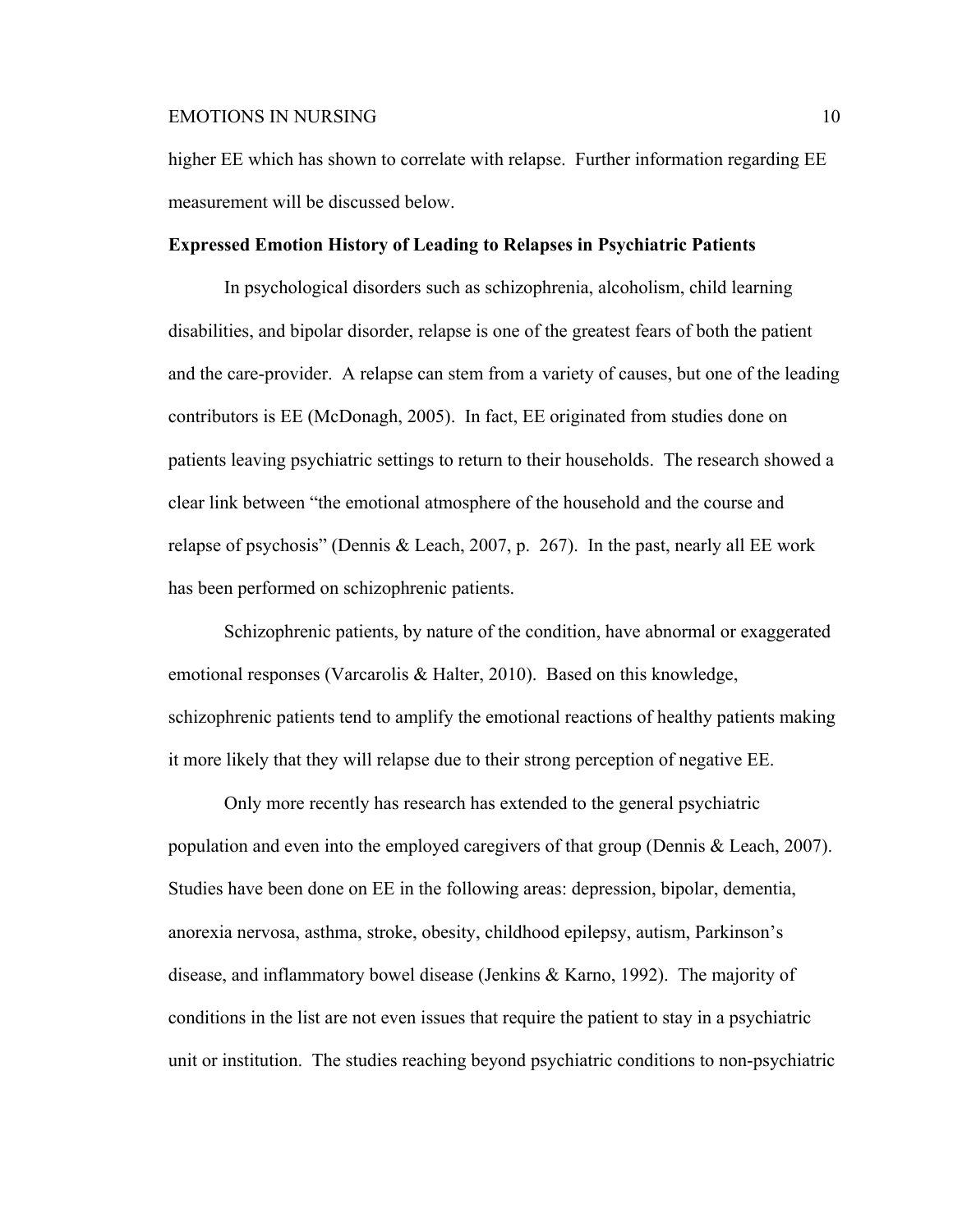conditions are much fewer in number, but show similar relationships of high EE and relapse or worsening.

A research study by Simpson (1989) demonstrated a distinct correlation between high Expressed Emotion levels and readmission rates. Over 9 months, there was a 13% readmission rate in schizophrenics with low EE families, while the readmission rate in high EE families was 51%. Additionally, the turnover rate of residents living in a hostel with staff with 57% high EE was much greater than the hostel with staff with 20% high EE (Dennis & Leach, 2007). The relationship of EE and relapse or readmission rate is unavoidable; as EE decreases, the patient's length of time away from the hospital increases, and vice versa.

# **Ways to Discover or Rate Expressed Emotion**

The original method of discovering the presence and quality of Expressed Emotion was through conducting the tedious, time-consuming Camberwell Family Interview (CFI). The CFI, created by Rutter and Brown in 1966, initially lasted approximately five hours and contained a series of well-planned, open-ended questions regarding the feelings and attitudes of the family members towards the patient. Interviewees are asked about the development of the patient's illness, symptoms, and the type of relationship they have with the patient (Berry, Barrowclough, & Haddock, 2010). The interview was taped to watch both the verbal and non-verbal reactions of the family members to the questions asked (McDonagh, 2005). A trained rater then reviewed the interview and scored the relative interviewed according to 5 scales: critical comments, hostility, positive remarks, emotional over-involvement, and warmth. The results from the CFI were compiled to determine the EE of relatives and classify the interviewed family member as having high EE or low EE. The higher the score, the more likely the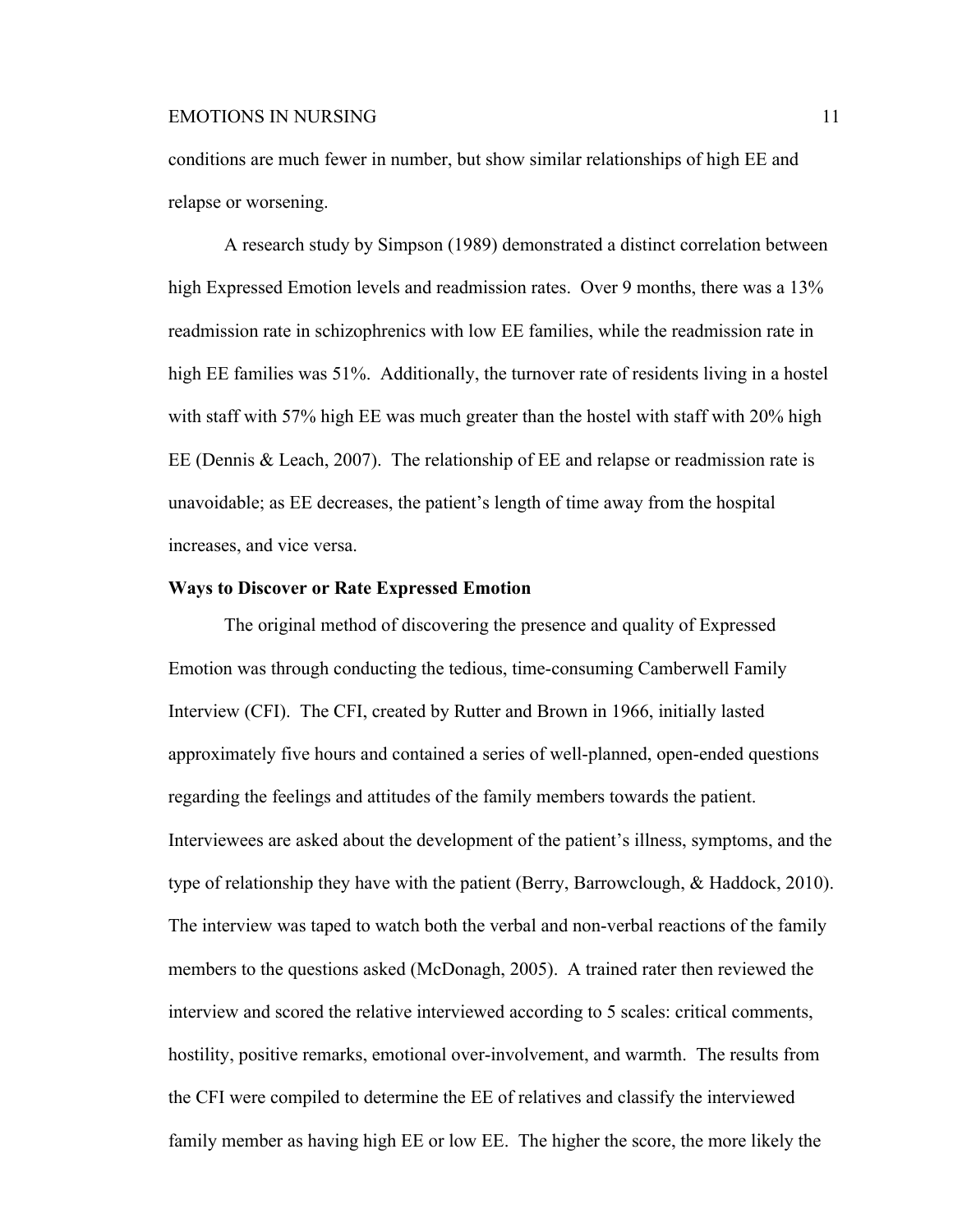interviewee was to express criticalness, hostility, or emotional over-involvement and overall negativity. Extensive use of the CFI among families and patients found it to be accurately predictive of EE and it has since been condensed into a shortened one-hour interview.

Though the Camberwell Family Interview is suggested to be effective in rating expressed emotion, even the condensed assessment takes anywhere from 60 to 90 minutes to administer, not including the time needed for analysis, making it unfeasible for regular use (Katsuki et al. , 2005). Other scales such as the Five-Minute Speech Sample (FMSS) and Family Attitude Scale (FAS) are quicker and equally effective measurement tools as well (Kavanagh, et al. , 1997).

The Five-Minute Speech Sample is the most frequently used alternative to the Camberwell Family Interview (Berry et al. , 2010). This scale measures EE based on a five minute, uninterrupted recording of a family member discussing the patient in question. The recording is then reviewed and the relationship between patient and relative is rated as positive, neutral or negative. In 89. 7% of cases reviewed, the CFI and the FMSS shared compatible results, building confidence for its use in the clinical setting (Berry et al. , 2010). The FMSS has also become popular for its ease of use and quick rater training, as it does not require that the reviewer be strongly experienced.

# **Expressed Emotions and Nurses**

As discussed previously, high Expressed Emotion leads to increased patient readmission rates. The studies on EE mentioned above focused on relapses caused by familial EE; however, there are also nurse-specific factors that directly affect the EE score and patient readmission rates. These include the following: "nurses' attitudes,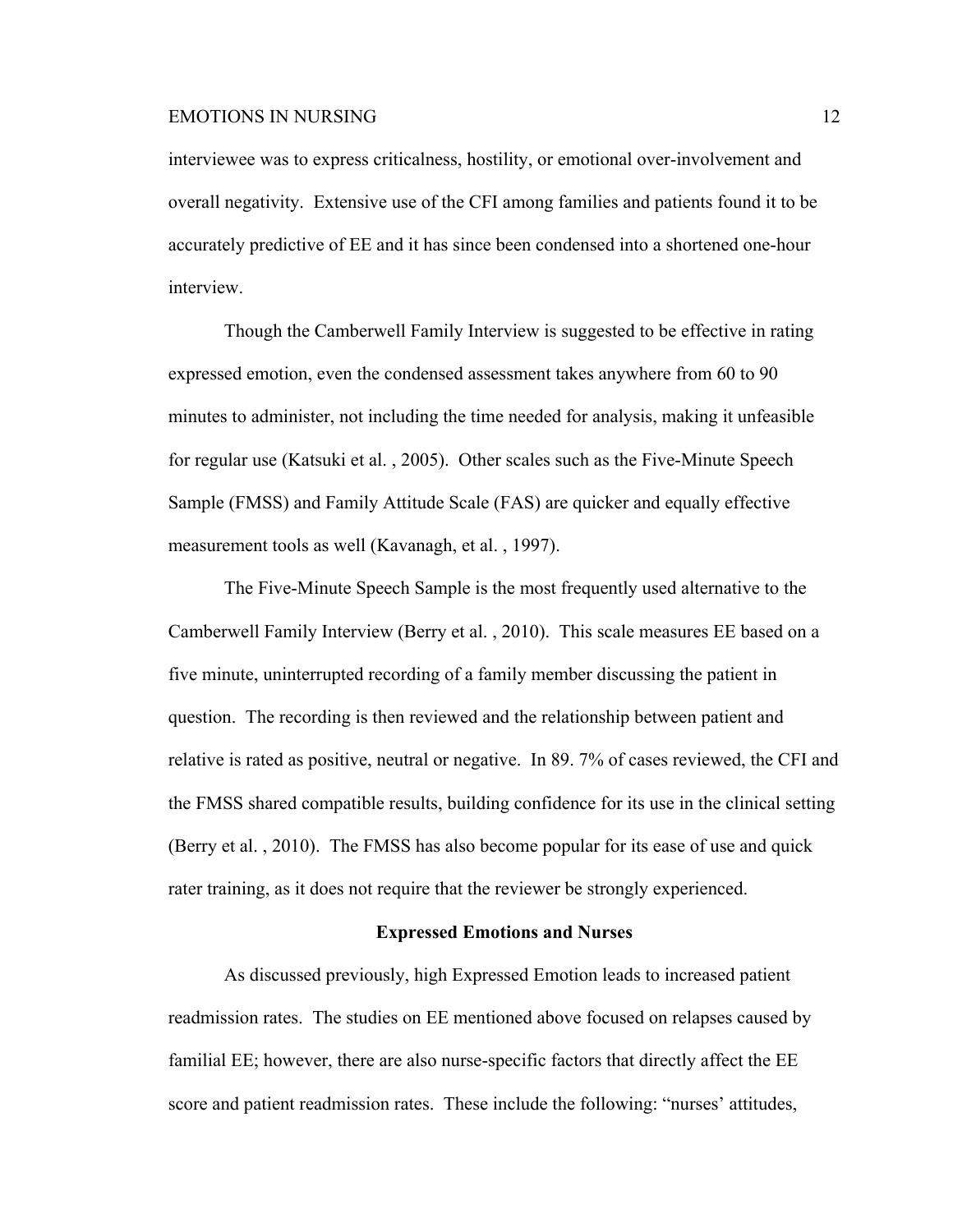nurses' behavior, ward atmosphere, institutionalization, social therapy, and patient outcome" (Simpson, 1989, p. 459). Before delving into the above factors, there are several scales that are useful in measuring EE in nurses specifically.

### **Measuring Expressed Emotion in Nurses**

There are many scales to rate Expressed Emotion or components of Expressed Emotion in psychiatric nurses, the foremost being the Adjective Check List (ACL), the Nurse Attitude Scale (NAS), the five-minute speech sample (FMSS), and the Patient Rejection Scale (PRS). To assess the reliability of each scale, they were compared to a shortened version of the aforementioned, clinically-sound Camberwell Family Interview (CFI). The CFI itself was not used because the length of time it takes to administer is not practical in a nursing setting, thus a briefer instrument was developed to correlate with the CFI and comparatively measure EE (Arthur, 2002).

The Adjective Check List reviews nurses' use of positive and negative adjectives when describing themselves, situations, or patients in order to determine their Expressed Emotion. It is done using by asking the nurse, family, and patient to rate the behavior of themselves and the respective others using 10 preset negative and 10 preset positive adjectives using an 8-point Likert scale. Implementing the ACL, the nurses with high EE saw themselves as being more negative, but saw their patients as being less negative (Arthur, 2002). The ACL was less consistent and reliable than the FAS overall.

The Nurse Attitude Scale is an adaptation of the Family Attitude Scale (FAS). As the findings of the FAS have shown to correlate well with the findings of the abbreviated CFI, Katsuki, Goto, and Someya (2005) created the Nurse Attitude Scale (NAS) in hopes of emulating the FAS results. The original FAS was a 30-item self-report inventory to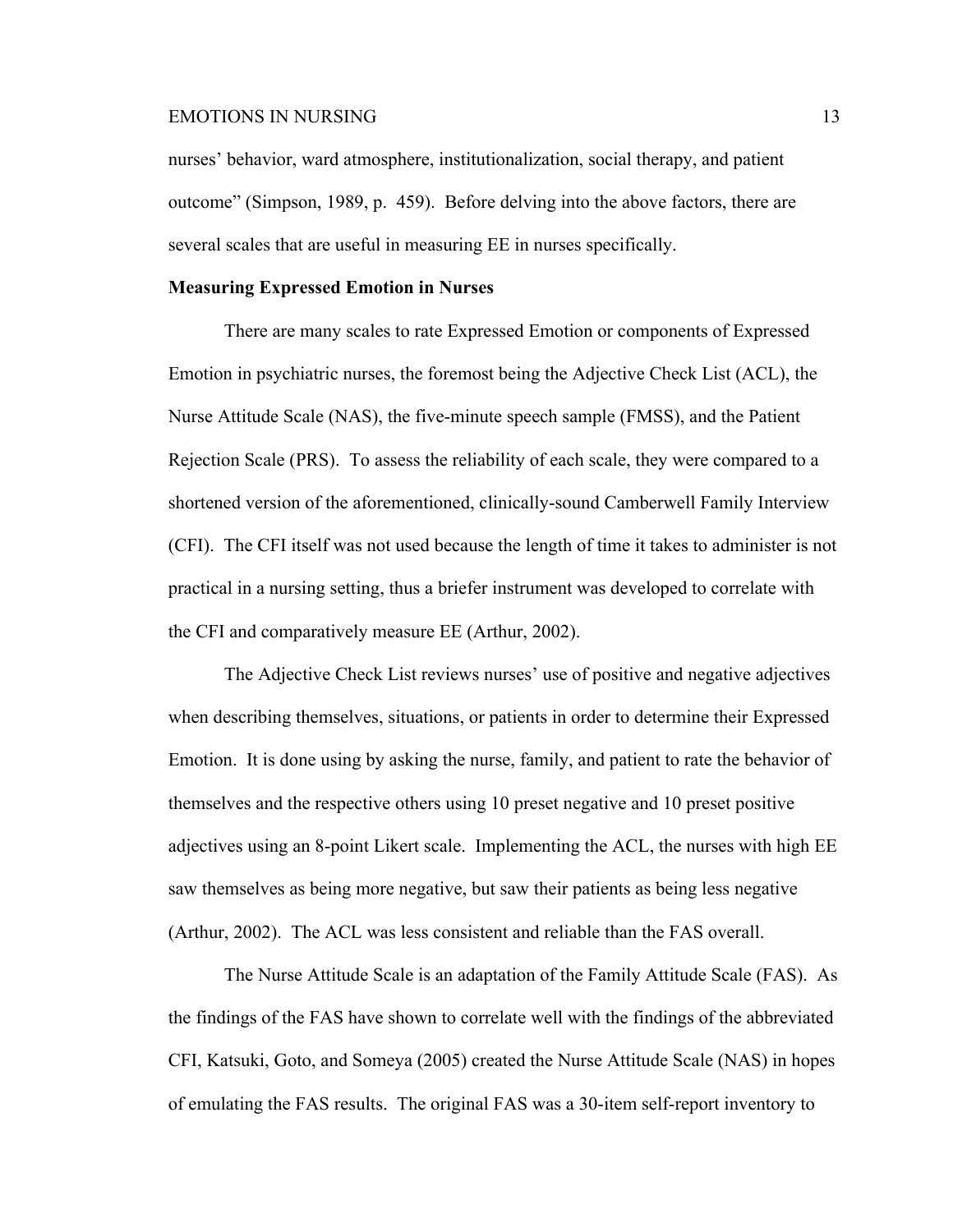measure the EE of a patient's family members. In a similar format, the NAS is a 30-item self-report inventory to measure the EE of psychiatric nurses. Later, a short form of the NAS was created in Japan to establish a tool to measure staff EE that had fewer questions, but was still valid and dependable (Katsuki, et al. , 2008). The short form NAS contained only 12 items compared to the 30 used in the original NAS. The short form proved to be quicker and equally reliable (Katsuki et al. , 2008).

As discussed briefly above, the Five-Minute Speech Sample is an interview of sorts where participants discuss a certain patient for five minutes without interruption (Forster et al, 2003). The original scale, when applied to family members, focused around answering the following: *What kind of person is the patient and how do you get along together* (Arthur, 2002, p. 193)? When applied to nursing staff, these short speech samples were recorded and reviewed to determine EE levels from the amounts of criticism and over-involvement stated by the nurse (Finnema, Louwerens, Slooff, & Bosch, 1996). The FMSS, when compared to the other measuring tools, is the most difficult to judge because the perceived EE collected from the patients was institution – specific, applying only to the staff in that particular setting (Forster et al. , 2003).

In addition to these, there is also a Patient Rejection Scale (PRS), an 11-item selfreport done by the nurse to assess for hostility and rejecting responses (Berry et al. , 2010). Studies done using the PRS found increased rejection toward patients with more symptoms and found that the older the staff member, the higher the rejection scores. The studies done on the application of the PRS are varied and few, however, and have not shown to be generally reliable to hospital staff. Collectively, research seems to validate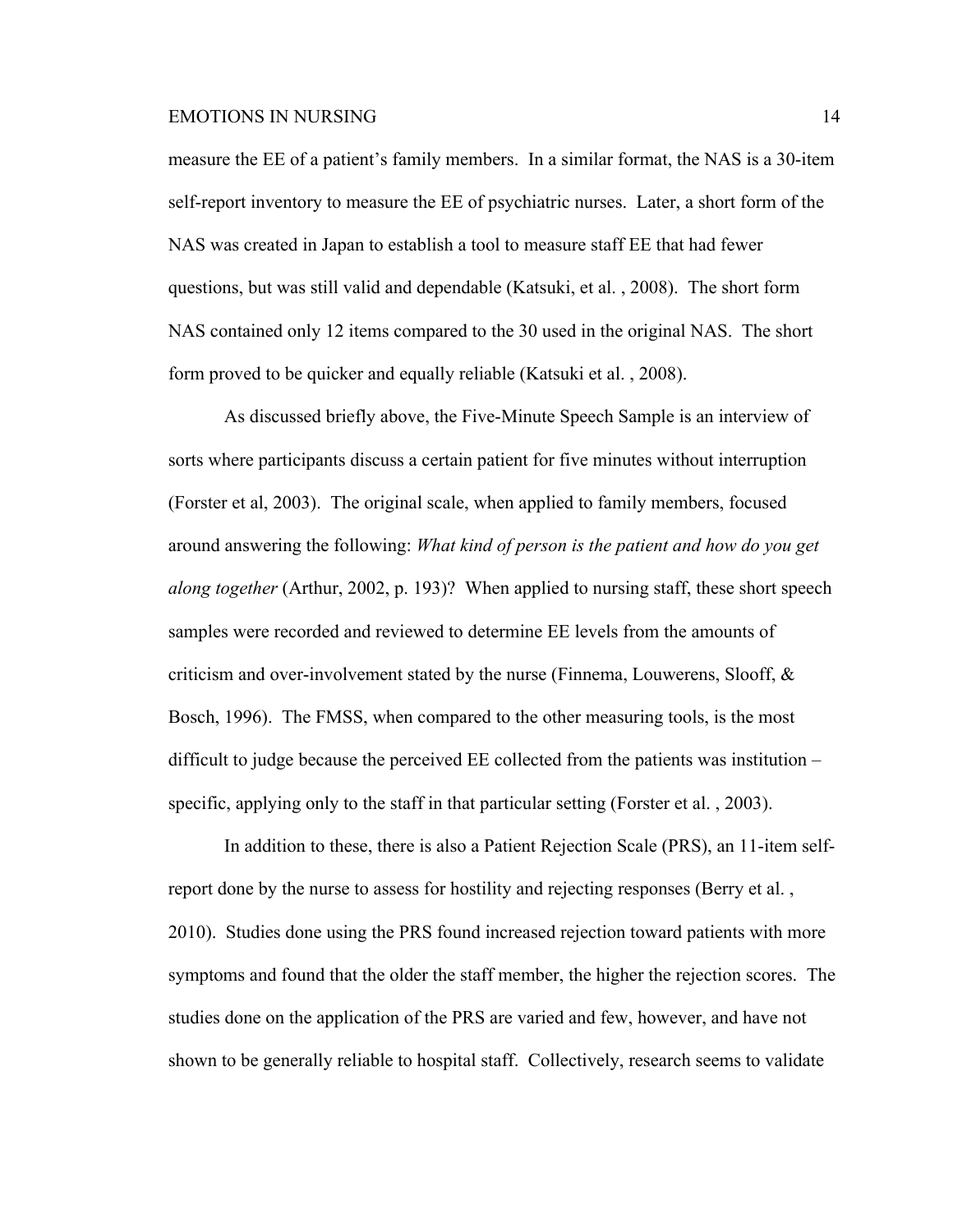the use of the FMSS and the NAS for its reliability and reliability among family members and staff alike (Berry et al. , 2010).

### **EE and Nurse Attitudes and Behavior**

In one study the most common expressed emotion shown by staff members was criticism (Katsuki et al. , 2005). The nurse knows the "proper" way for a patient to act or react to certain treatment or care and when the patient's actions are contrary to the supposed norm, it is easy for the nurse to be critical of those actions. The display of critical emotion does not only affect the patient, but also that nurse and those surrounding her. In fact, Katsuki et al. (2008), found a link between EE as measured by the NAS short form and the results of a Maslach Burnout Inventory (MBI) administered to that same nurse population. Hostility and Criticism on the NAS short form were positively correlated with Emotional Exhaustion and Depersonalization on the MBI. In contrast, Positive Remarks measured by the NAS short form were positively correlated to Personal Accomplishment on the MBI. The nurses who displayed hostility and criticism towards their patients had complaints of emotional burnout. The effects then of EE were not limited to causing poor outcomes in patients, but poor outcomes in themselves. Either result is unbeneficial and could lead to greater EE problems in the future.

When the Camberwell Family Interview was applied to nurses, nurses who had nurturing and sympathetic attitudes had lower Expressed Emotion, while overly authoritarian staff had higher Expressed Emotion (Simpson, 1989). A similar study was performed using an extended version of the American Opinions about Mental Illness (OMI) scale (Simpson, 1989). The study was done on 76 schizophrenic patients over the two weeks that followed their admission into a psychiatric setting. Using the scale, the researchers discovered that "'staff authoritarianism' was negatively correlated with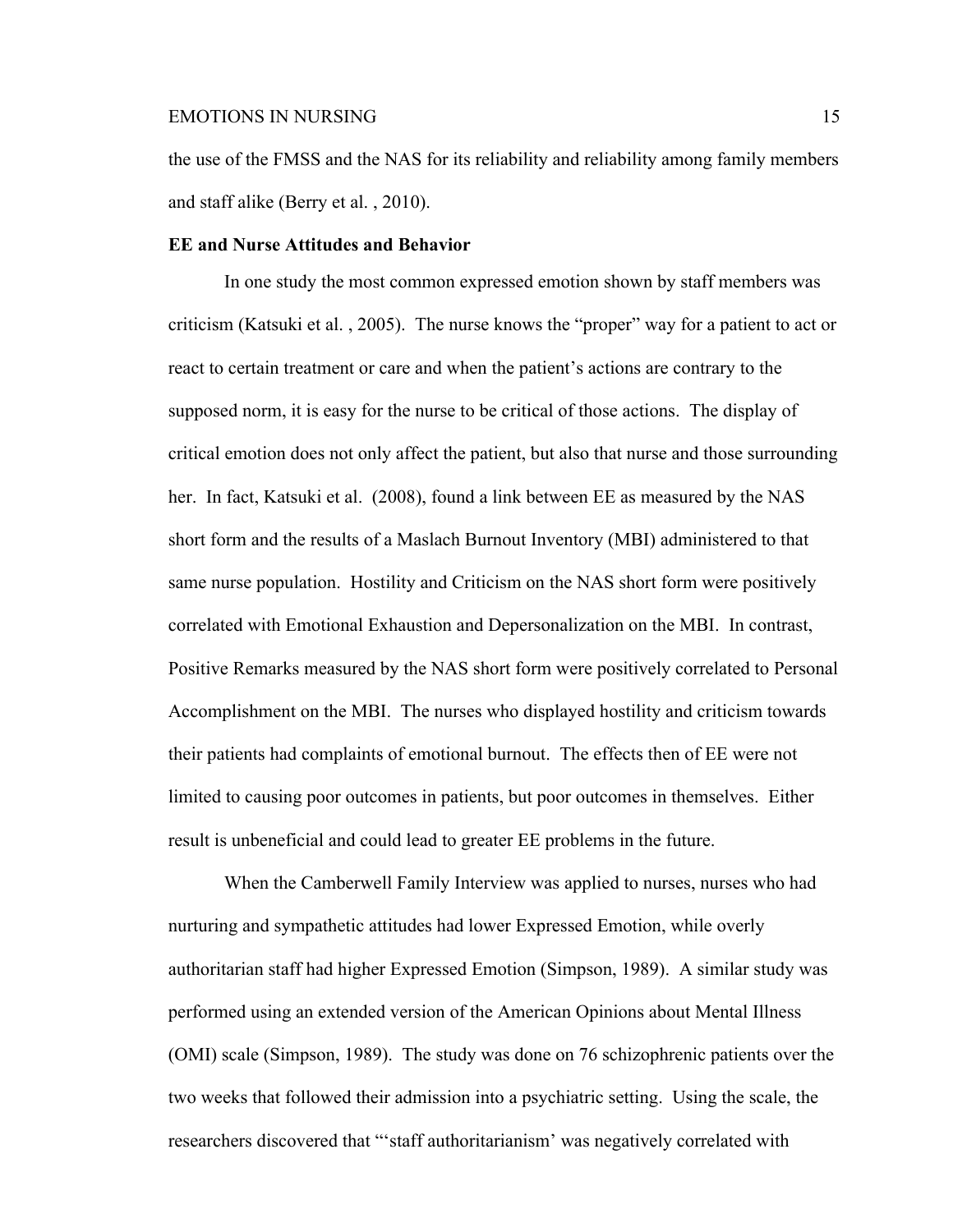improvement and 'protective benevolence' – here seen as a friendly, non-punitive, *laissez-faire* approach to patient – was positively correlated with improvements" (Simpson, 1989, p. 461). In simpler terms, a controlling persona negatively impacted patient outcome, while a kind, caring persona enhanced patient outcome. From this perspective, it seems evident that emotions play a large role in patient outcomes in the psychiatric setting.

In addition, Simpson (1989) recorded a study that found a correlation between the time of patient contact and expressed emotion score. The more junior nurses who spent more time in contact with their patients had lower EE scores, despite the fact that they had fewer years of experience. The longer length of daily contact time allowed the nurse to develop a relationship with each patient and a deeper understanding of his actions/reactions. In a similar manner, nurses with more years of experience were shown to have lower EE scores. The more experienced nurses were more familiar with a great variety of conditions, people-types, and effective emotional outlets to help them work with their psychiatric patients (Simpson, 1989). The low EE score did not depend on the experience in these cases, but rather the length of time that the nurses got to spend developing patient relationships.

# **Expressed Emotion in Ward Type, Institutionalization, and Therapy**

Another contribution affecting Expressed Emotion scores in psychiatric nurses and patients was the type of ward that they worked in or stayed in respectively. In psychiatric hospitals there are both long-stay and short-stay wards. The Ward Atmosphere Scales (WAS) reviews different types of hospital wards to measure the "consensual environmental press" of a psychiatric ward (Simpson, 1989, p. 426).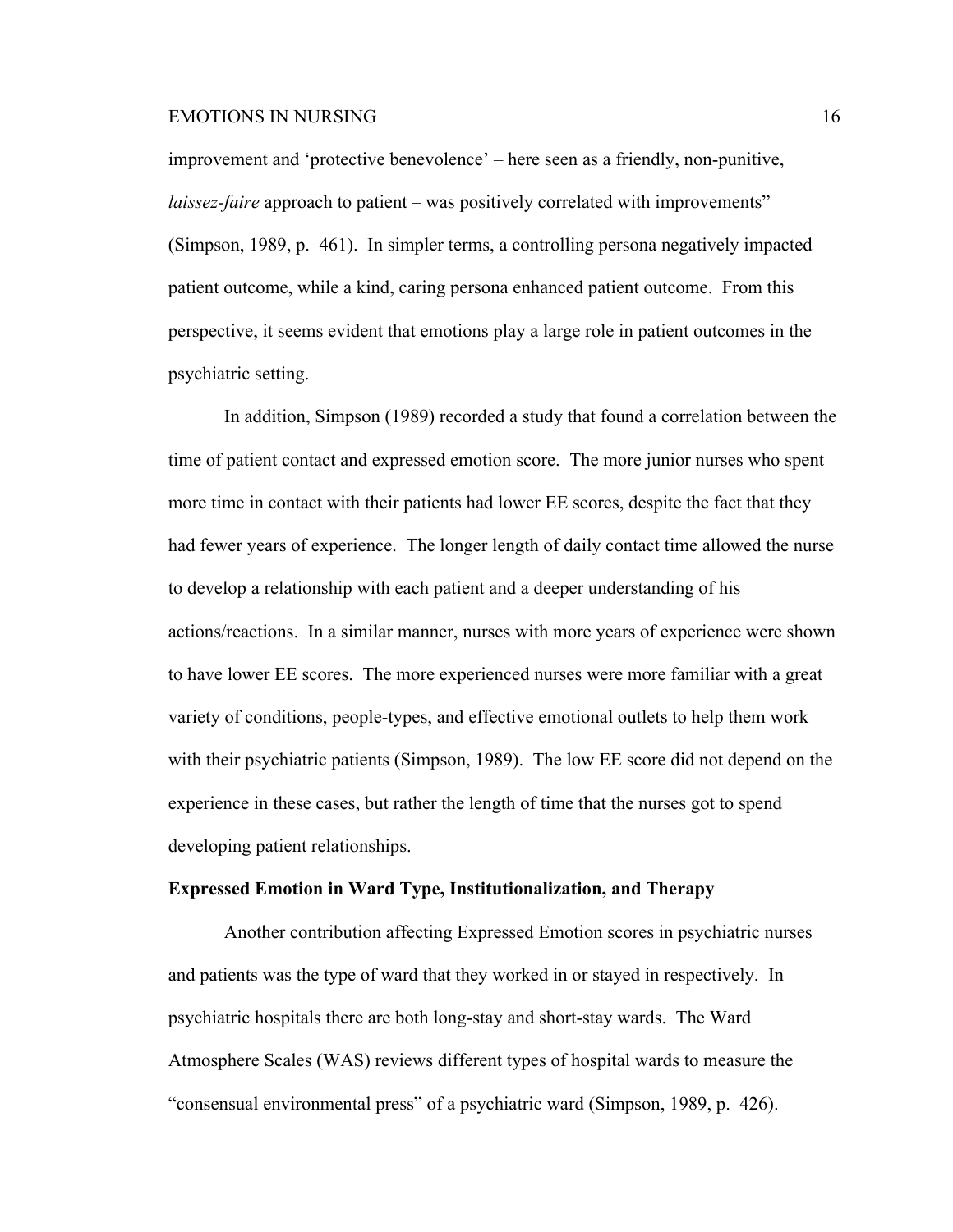Subsections of the WAS were classified as *relationship*, *treatment*, and *administrative*. The findings of the WAS revealed that over a 6-month period, the wards with low *relationship* and *administration* had a greater number of dropouts. In contrast, wards with high *relationship* and *treatment* took longer to discharge their patients; however, they were able to keep them out of the hospital for longer as a result (Simpson, 1989). The efforts that were put forth within the hospital gave the patient more time to stay out of the hospital. The extra work that nurses did in building relationships and using patient-focused treatments created lower EE scores and less relapses. In other words, the positive atmosphere created in the ward was directly related to the enhanced outcome of its patients.

Another study done on a locked psychiatric unit had surprising results from observing the nurse's interaction with patients (Brooker, 1990). In the study, *all* of the nurses took the time to acknowledge the patient's outlook, understand their condition, and redirect the patient toward a purposeful activity. In this locked setting the patient and nurse developed a unique relationship based on the amount of time spent together and the inability for the patient to foster relationships outside the closed ward. According to Dennis and Leach (2007), "Locked environments, limited family contact and restricted community access further enhance the centrality of staff relationships" (p. 268). For these patients, the hospital becomes a home and the nursing staff, a family. The nurse has the ability to improve or worsen patient outcome even more so in such a setting because she has a central role in the patient's life.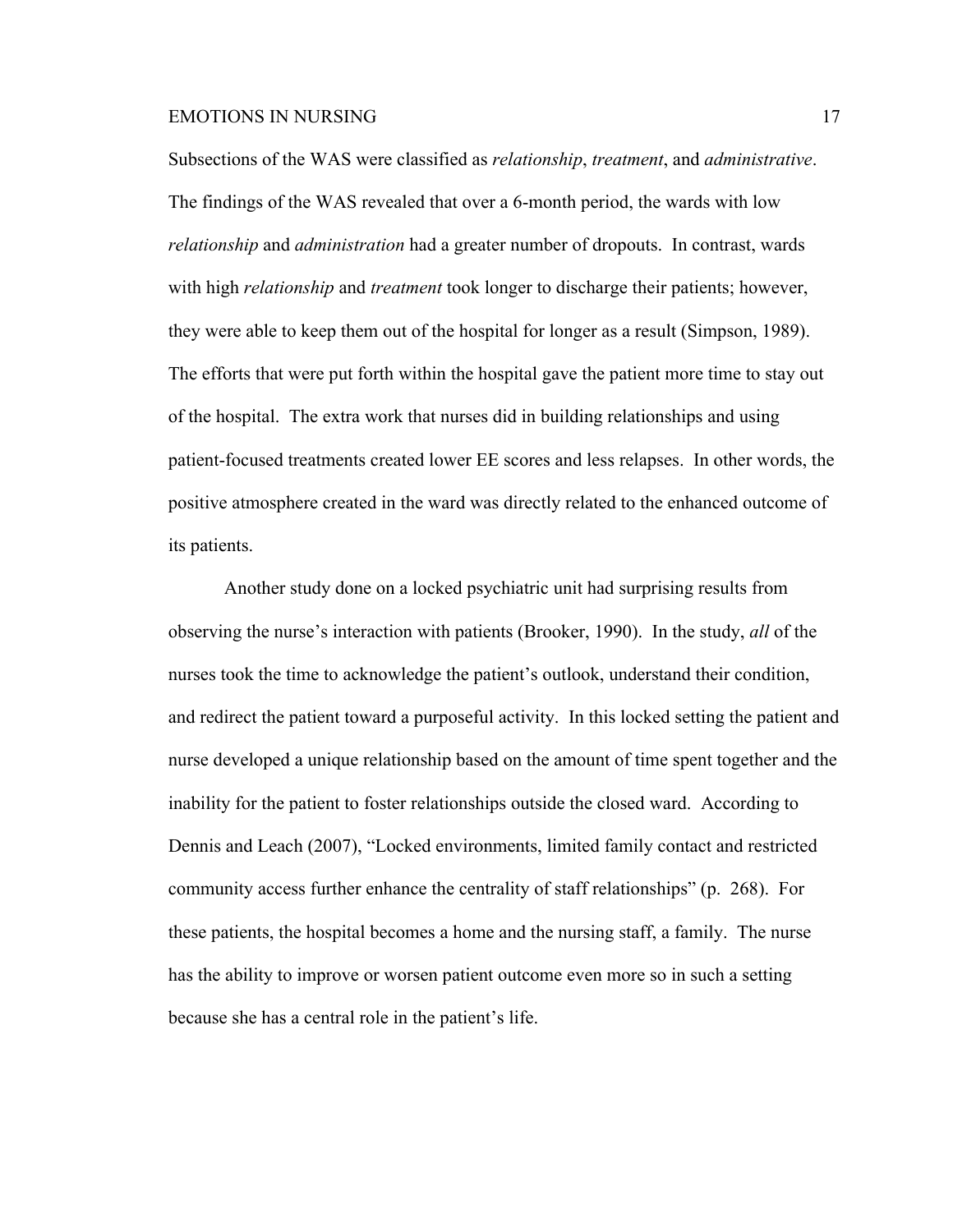### **Educating Nurses About Expressed Emotion**

One of the most effective ways to improve Expressed Emotion scores is through teaching the medical staff how to better handle their emotions and expression of emotion. Surface and deep acting was mentioned prior to this in a discussion of emotion control alone. Those forms of emotional control – deep acting specifically – are extremely applicable as they can be used to instruct nurses across a wide variety of backgrounds. When it relates to EE in the psychiatric population specifically, education is the key to knowing exactly how to reach the psychiatric patient.

Willets and Leff (1997) created a staff-training program to teach nurses how to interact with families, increase their knowledge of psychiatric illness, and give them strategies for managing difficulties. The training program was employed at five community care facilities and consisted of nine, two-hour sessions over 10 weeks. The instructors provided examples, role-play, formal teaching, and feedback during the sessions. Those enrolled in the class had their EE measured before and after to assess for differences. At the completion of the class, there was a relatively insignificant decrease in EE, but in two of the facilities the change was significant. Among *all* participants and facilities, the presence of emotional over-involvement and hostility disappeared after the program (Willets & Leff, 1997). Education in this instance proved beneficial if only to decrease the EEs of over-involvement and hostility. While they are not as prevalent as high criticism EE scores among patients, removing their presence in the unit through teaching can only improve patient status.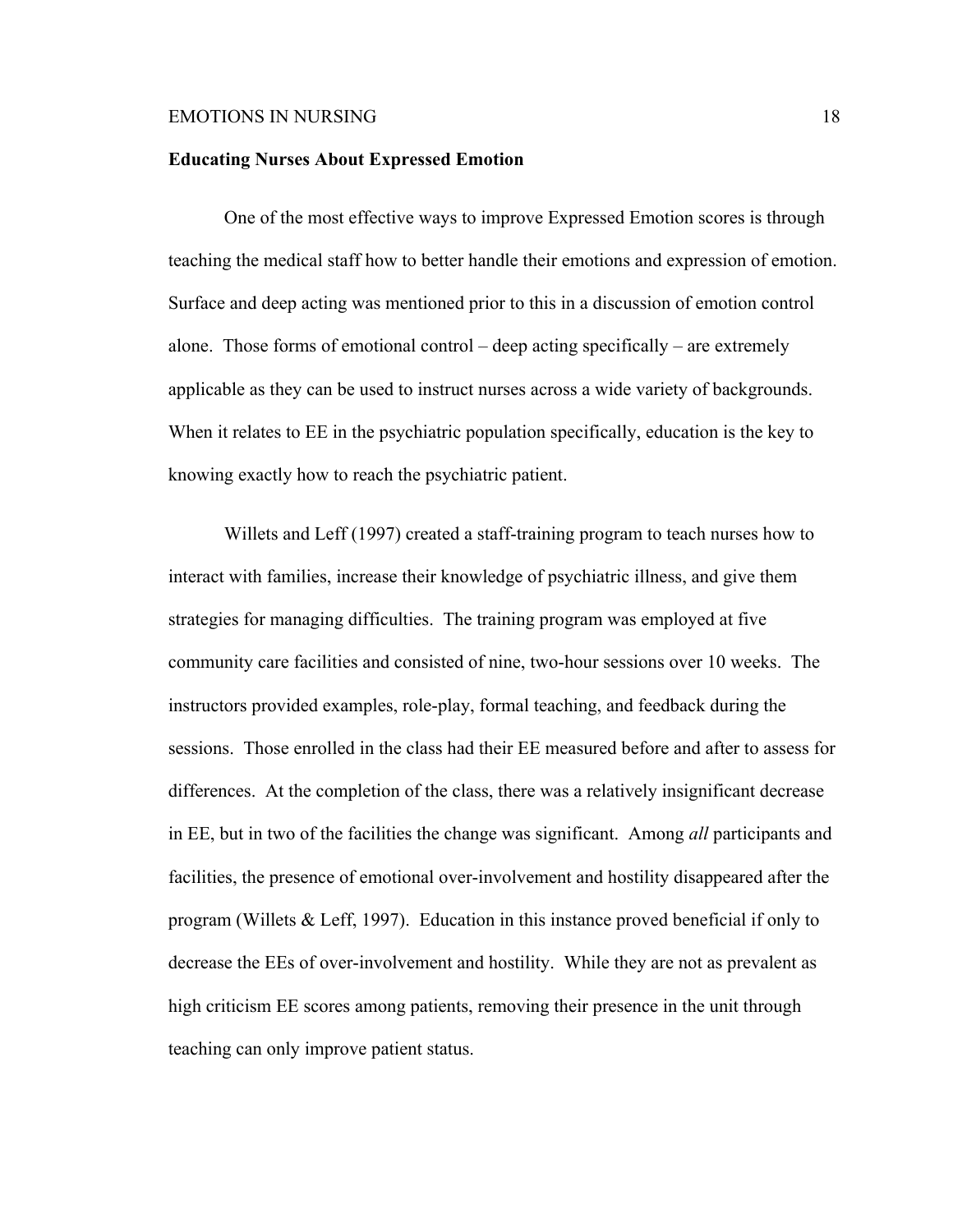A study of Expressed Emotion education on long-stay wards generated similar results (Finnema, Louwerens, Slooff, & van den Bosch, 1994). An educational program was put into effect at six Dutch psychiatric hospitals with long-stay wards. The program was intended to increase staff knowledge of mental illness in order to decrease EE towards patients with those conditions through understanding. Following the class, there was not a significant or measureable decrease in nurses' EE; however, there was a decrease in ward rules and instances of submitting patients to locked seclusion. The changes to ward climate after the teaching provided an environment where patients could have more autonomy over their belongings, decisions, and movement in and out of the ward. The educational program created significant benefits for the patient although the EE results had little fluctuation.

Providing nurses with education on the presence and proper use of Expressed Emotion seems to create an improvement in their dealings with patients. The positive results from that EE instruction will likely continue as more research and effort is put into the implementation of such programs. Just as nurses are taught the skills needed to care for a patient's physical needs, providing additional training to care for the patient's mental and emotional needs is vital. Holistic care treats body and spirit; therefore, any training that incorporates both physical and spiritual aspects can improve patient outcome for the long haul.

#### **Ties Between Expressed Emotion Work and General Emotions**

In general, the studies done on Expressed Emotion, whether they are done on nurses or family members, have shown a strong link between negative emotions and patient relapses, and positive emotions and patient improvements (Simpson, 1989).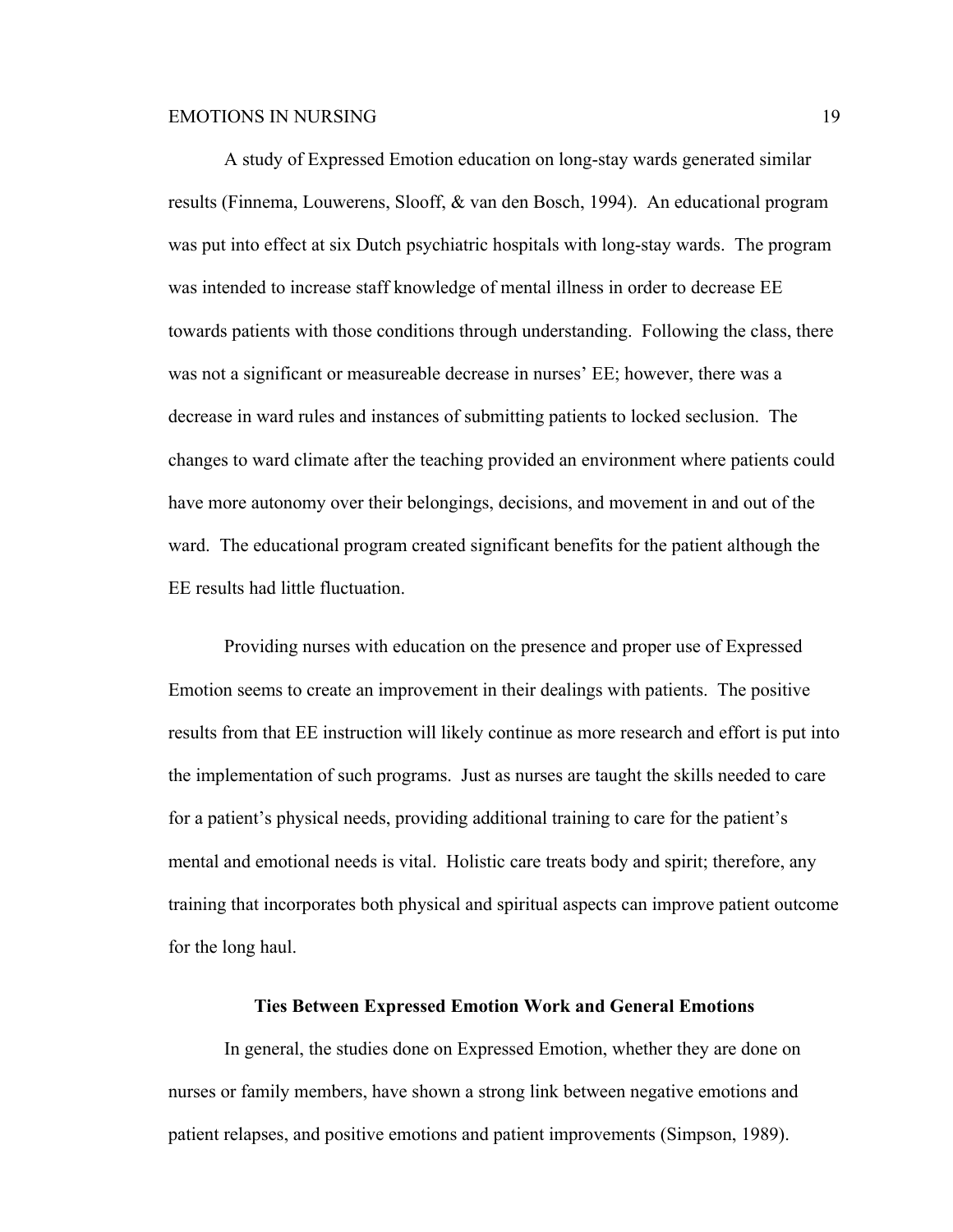While these EE studies focus primarily on the psychiatric patient, emotional expression is important to any aspect of nursing care. The psychiatric patient population is a good starter, because those patients are more likely to be visibly effected by emotions due to the mental and chemical differences in the brain (Varcarolis & Halter, 2010). However, the work should be applicable to nearly anyone, because the core concepts and presence of emotion are universal across all peoples (Jenkins & Karno, 1992).

The above stated, a summary of past Expressed Emotion research and the emotions of the general patient population is important to understanding the present correlation. To start, criticism was found to be the highest EE in nurses according to the NAS performed by their patients (Katsuki et al. , 2005). Their critical comments were correlated to poor patient outcome, negative symptoms, and socially abnormal behaviors (Dennis & Leach, 2007). By example, an overly critical atmosphere correlates to poor patient outcome, inside or outside the ward. Next, the Ward Attitude Scale (WAS) discussed previously linked emotion work in psychiatric units with improved patient outcome (Simpson, 1989). It suggested that the nurse's emotions and time benefited the patient and improved outcome. In the locked psychiatric setting, negative EE, by definition, had little to do with the patient's outcome, but more to do with the absence of a positive relationship (Dennis & Leach, 2007). The more the nurse built a relationship with the patient, the better the outcome became. Surely those results must be universally applicable because positive relationships should be built in any clinical interaction not just those interactions with a psychiatric patient.

The locked setting also provides more time for patient contact, which is a key factor in improving emotions. As mentioned previously, the longer amount of time a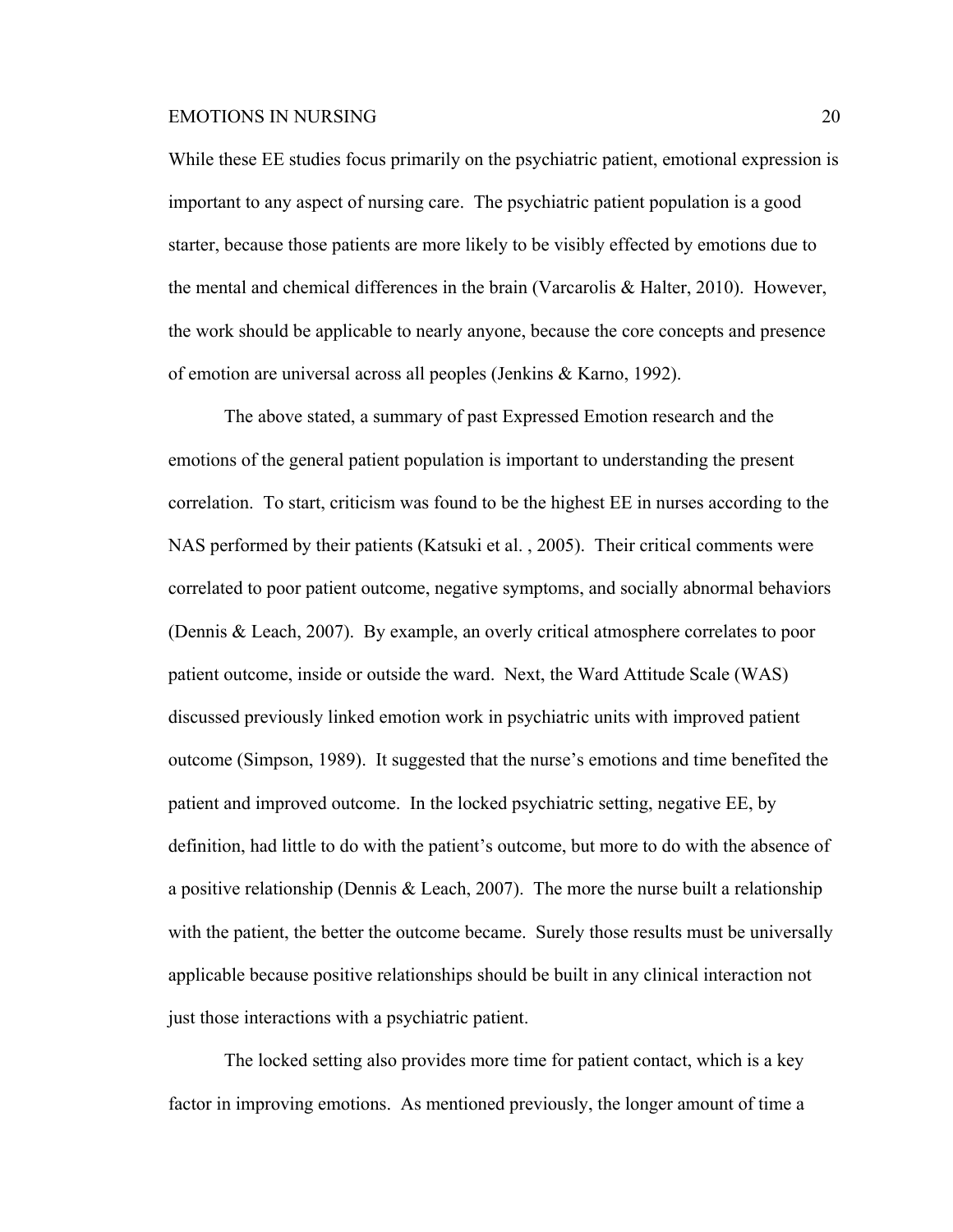nurse spends with the patient, the lower the likelihood of relapse or ratings of perceived high EE in that nurse (Simpson, 1989). To be cliché, time is truly one of the greatest gifts to give, and again the benefits of quality time are not simply experienced by those on a psychiatric ward. Most people appreciate the attention given to them: the child in the emergency room, the man with Parkinson's disease, the elderly lady with schizophrenia, or the nurse discussing care with a doctor. Unfortunately, many settings do not allow for such extended time windows or focused care; therefore, increasing the time for patient contact or decreasing patient load could also be beneficial to improving nurses' emotions and patients' outcomes.

The difficulty between linking a general patient population and a psychiatric patient population comes with the differences in mental status and the length of patient stay. Nurse interaction time was shown to affect patient outcome in the psychiatric setting because many of those nurses spend weeks, sometimes months or years with the same patients (Simpson, 1989). This is not the case in general medical floors, where patients move in and out of the unit on a daily, and rarely, weekly basis. If a direct connection were to be made, the research of EE on a non-psychiatric population would likely need to be performed in a long-term care facility where the extended outcomes could be analyzed. However, regardless of the setting, emotions play a factor in any clinical or personal relationship. This includes the atmosphere of a unit as well, which can so easily be influenced by the emotions of the nurses working there. All in all, creating any variety of emotional outcomes is unavoidable.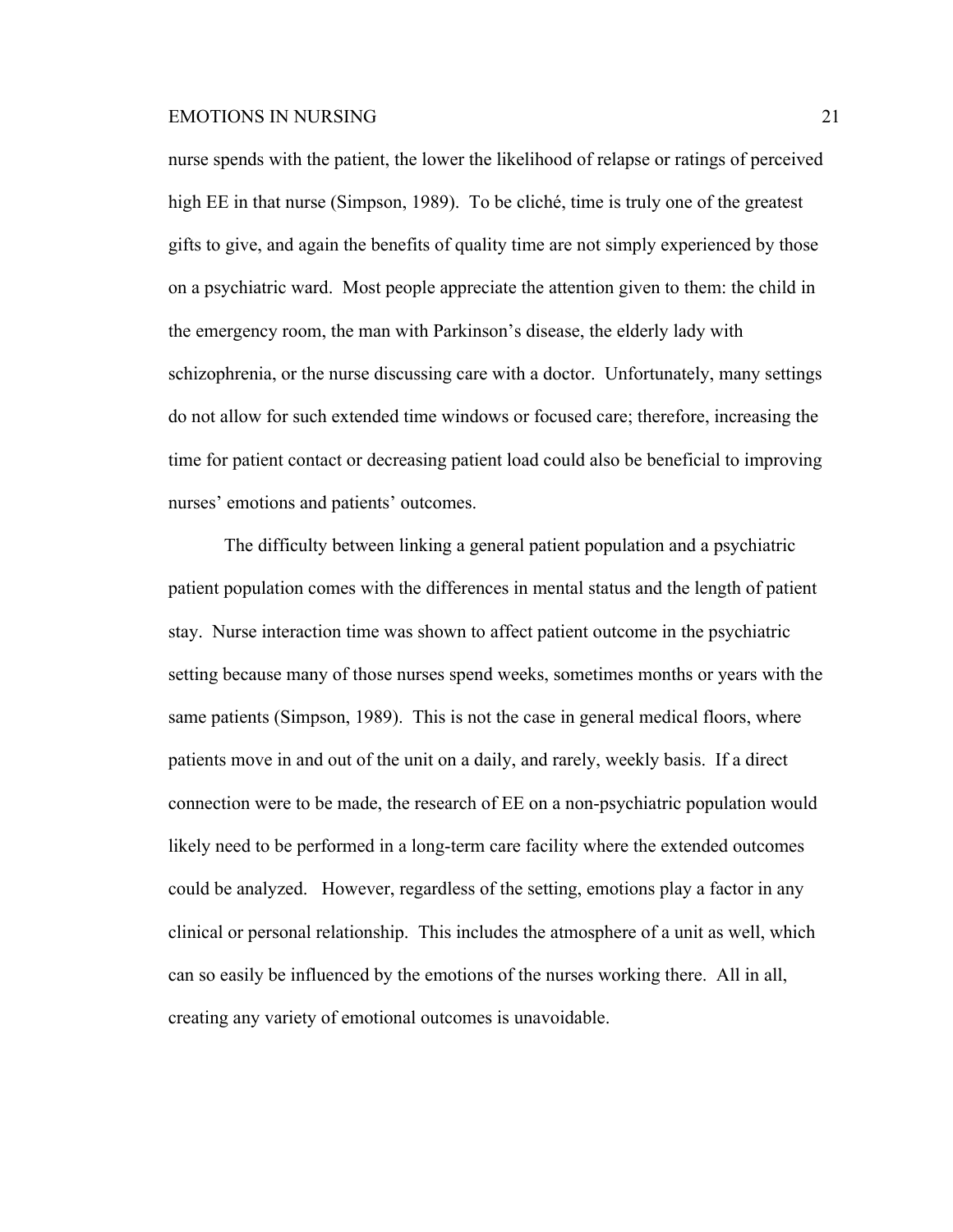#### **Emotional Outcomes**

People enjoy feeling loved and cared for; they enjoy positive emotional expression (Safilios-Rothschild, 1976). That is likely why sales go up so significantly on holidays and anniversaries, because people appreciate an outward expression of an inward love (Belk & Coon, 1993). If this is true in everyday life and it is true based on the results of EE studies, then why should the same not be true of all patient populations? A smile, extra moment, thoughtful gesture, added precaution, or quick word of encouragement could mean the world to a patient. Those expressions of emotion reflect a sort of compassion to the patient that might be just the ticket to keep him out of the hospital. The *quality* of care truly does impact the recovery and lower the readmission rate (Dennis & Leach, 2007).

To summarize with an example, a patient comes into the hospital because he has had an infection in his elbow for nearly two months without treatment. The patient also has diabetes mellitus type II, hypertension, and has smoked one pack per day for 55 years. He has no family in the area and has just been told that the infection, which started in his elbow, has spread to his blood stream causing sepsis. This patient is not on a psychiatric floor, but there is no doubt he is having some mental issues with the news of his poor health, hospital stay, and lack of emotional support. Then the ill patient's nurse walks into the room with a smile, calls him by name, and expresses empathy to him in the small way she knows how. Her positive emotions – or low EE, as it would be called for the psychiatric patient – in that instance, made the patient's day.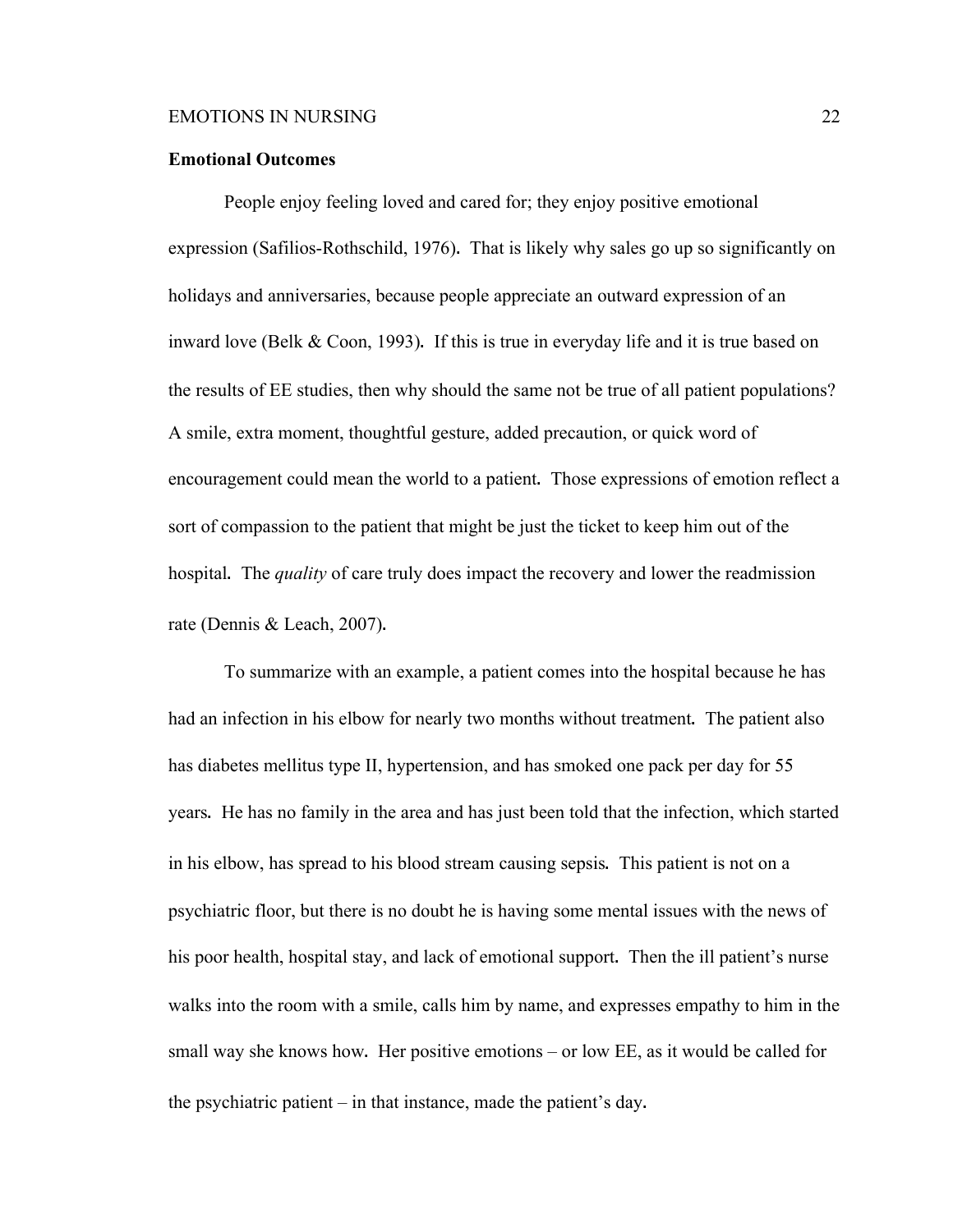The situation may vary slightly from case to case; however, similar stories of emotional stressors that often generate pessimism go on every day in hospitals across the world. In those patients who do not have support from family or friends during their period of illness, interaction with the nurse may be their only outlet. Because of this, the nurse should be able to provide some amount of emotional relief. It does not need to be an extra task or hours more time spent with the patient, but could simply be a few brief moments talking about the patient's feelings while changing the bed linens. Expressing empathy, using non-verbal language such as a facial expression, and treating the patient like a human, not a job, are all ways to improve patient outcome through emotion. There may be times when the staff can do little to make that patient feel better, but having the mindset of controlling personal emotions and expressing them appropriately can create a trend that may be the perfect experience for the patient the next room over.

#### **Learning from the Correlation**

Emotional expression can be seen on subways, in art museums, in pieces of literature, in a classroom, in the home, restaurant, park, or grocery store, so why should emotions not also be in the clinical setting? Emotions are almost inseparable from everyday life; because of this, emotional expression needs to be controlled and possibly learned. This is not to imply that nurses are incapable of taming their feelings, but rather that there may be more efficient and generally applicable ways of doing that. In fact, as education of the nursing staff was provided or increased, patients perceived lower EE (Forster et al. , 2003). The patient could tell a change had occurred in the nurse's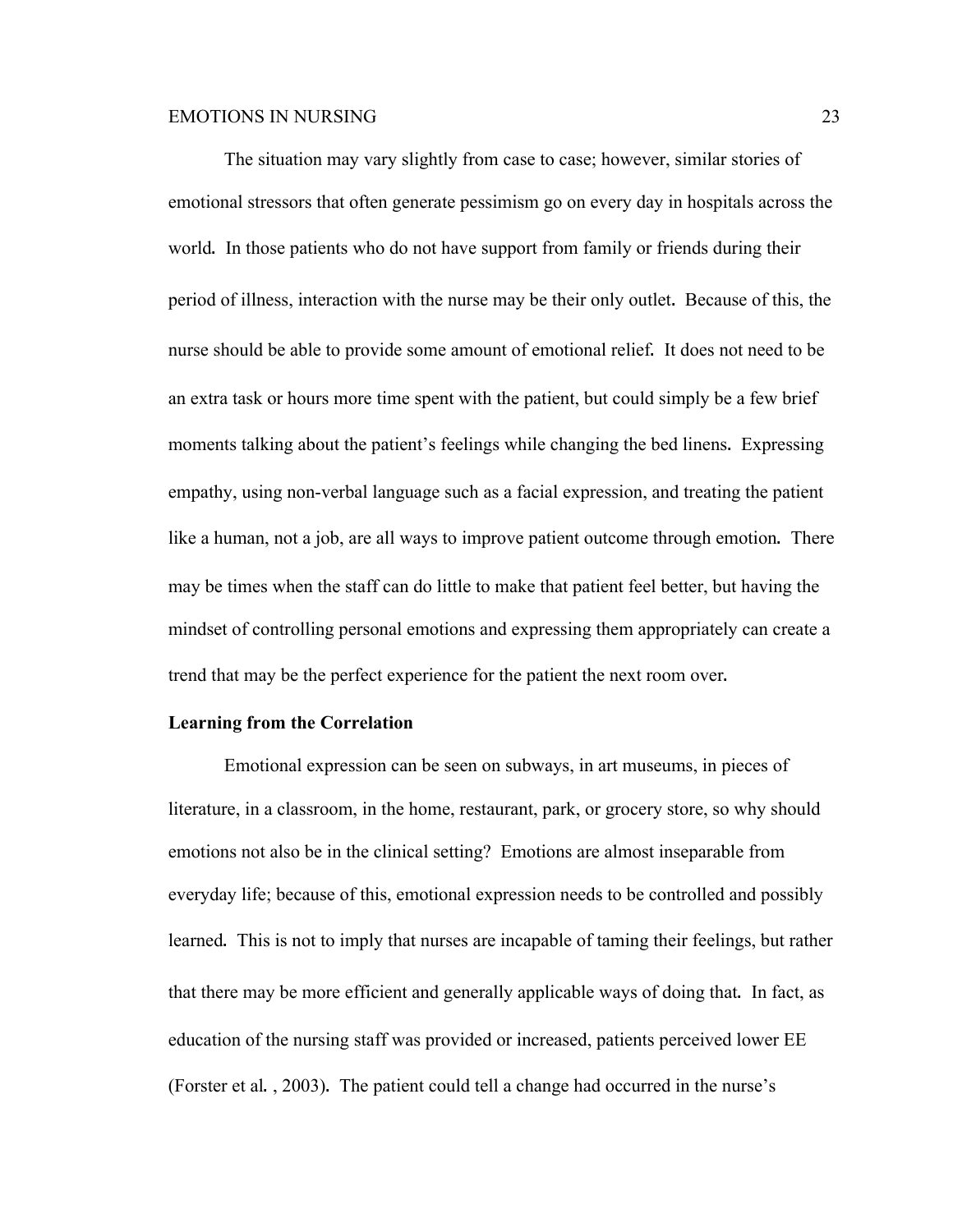expression just from education on the best ways to handle feelings towards or situations with their patients (Brooker, 1990).

As this applies to the education performed in a psychiatric setting, so it can be used to advocate for teaching among nurses in general. In fact, even beyond the medical field, almost anybody could grasp some small piece of helpful information regarding emotional expression control and coping with others' expression. These teachings could include teaching on the following: methods of separating emotion from feelings and nonverbal expression; the impact of facial expression on patient impression; the above influences of emotion related to EE in the psychiatric setting; and methods of deep acting (Brotheridge & Grandey, 2002). Further study needs to be done on the most effective types of teaching depending on setting, patient population, adequate staffing, and cultural influences.

# **Future Research/Implications**

Culture influences emotional expression. Western cultures, where much of this research was done, have different ways of expressing their emotions than other Eastern or Third-World cultures (Arthur, 2002). A culture's unique form of expression must be factored into the future measurements of EE or any emotion study. It is important that culture is taken into consideration because the known emotional characteristics of each culture can provide a general baseline to which the patient's psychopathology can be compared (Jenkins & Karno, 1992). This analysis, therefore, should only be applied to those nurses working in a Western Culture. Further study into the emotions of various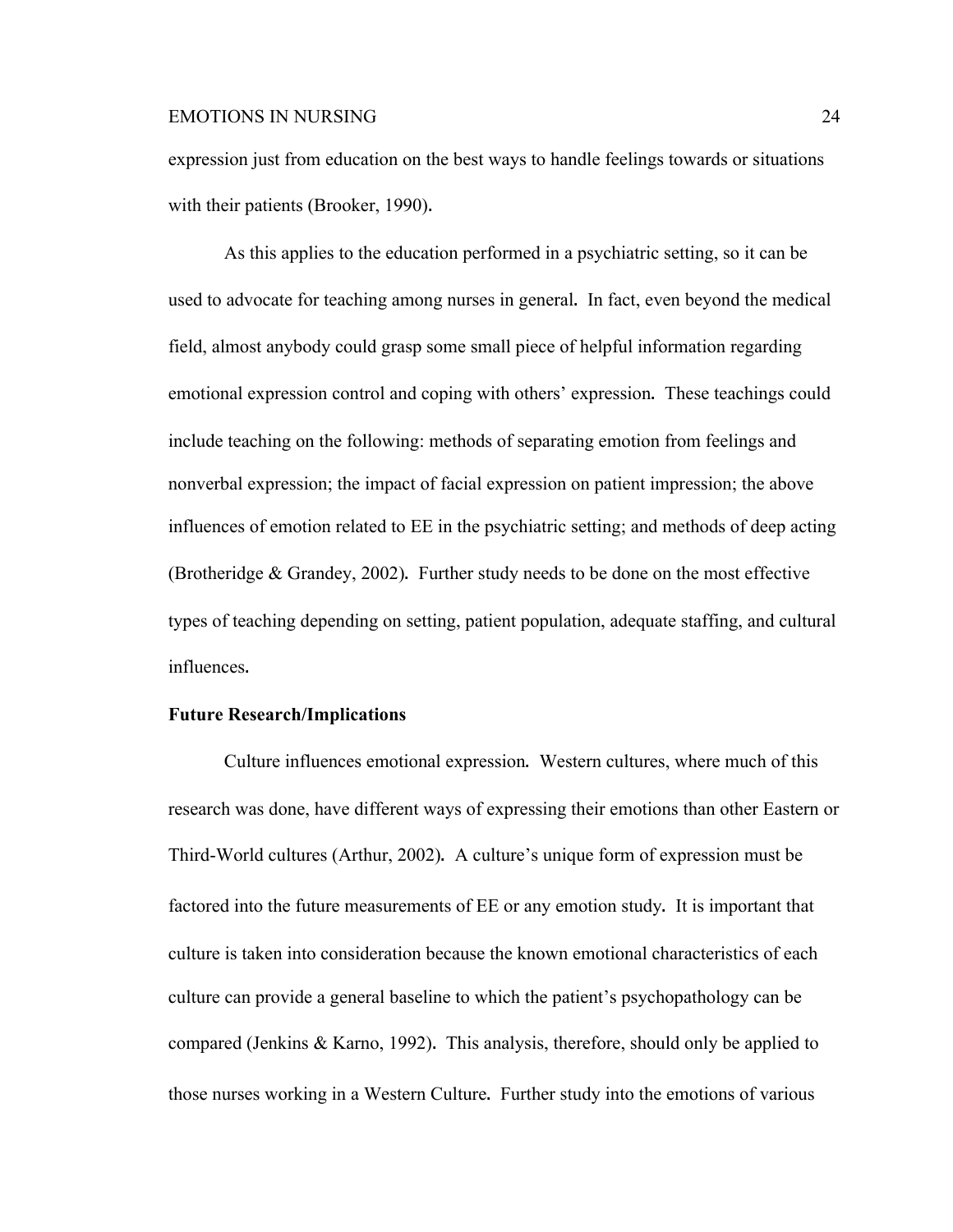other cultures should be done in order to determine whether emotional expression and patient outcome could be correlated in any culture.

It would also be beneficial to do a broad study of the predicted conclusions found in this analysis of the literature. Though it seems logical that emotions *should* impact patient outcome, it is not reliable unless tested by research. That said, a form of the NAS or FMSS using additional categories of emotions could be created and then applied to patients beyond the psychiatric realm. The results from such a study could lead hospitals to require instruction on emotional control if it is shown to improve patient outcome.

Finally, research regarding the validity of applying Expressed Emotion to the general patient population must be done. Can a connection between long-stay psychiatric patients and medical patients truly be correlated? Such a study may find that EE effects only apply in settings where the patient is staying for more than one to seven days. If this were the case, then EE may only be seen to apply to long-term intensive care units and/or long-term care facilities. Nurses work in these settings as well; therefore, even in the event that EE research and emotion training is only applicable to that narrowed patient population, the results would still breed a well-equipped, well-rounded nurse.

In the end, the goal of any study should be the improvement of patient outcome and the better understanding of the emotional labor that is nursing. No matter the country, state, unit-type, or age group, emotional work goes far beyond EE and should be considered as a valuable part of the nursing field.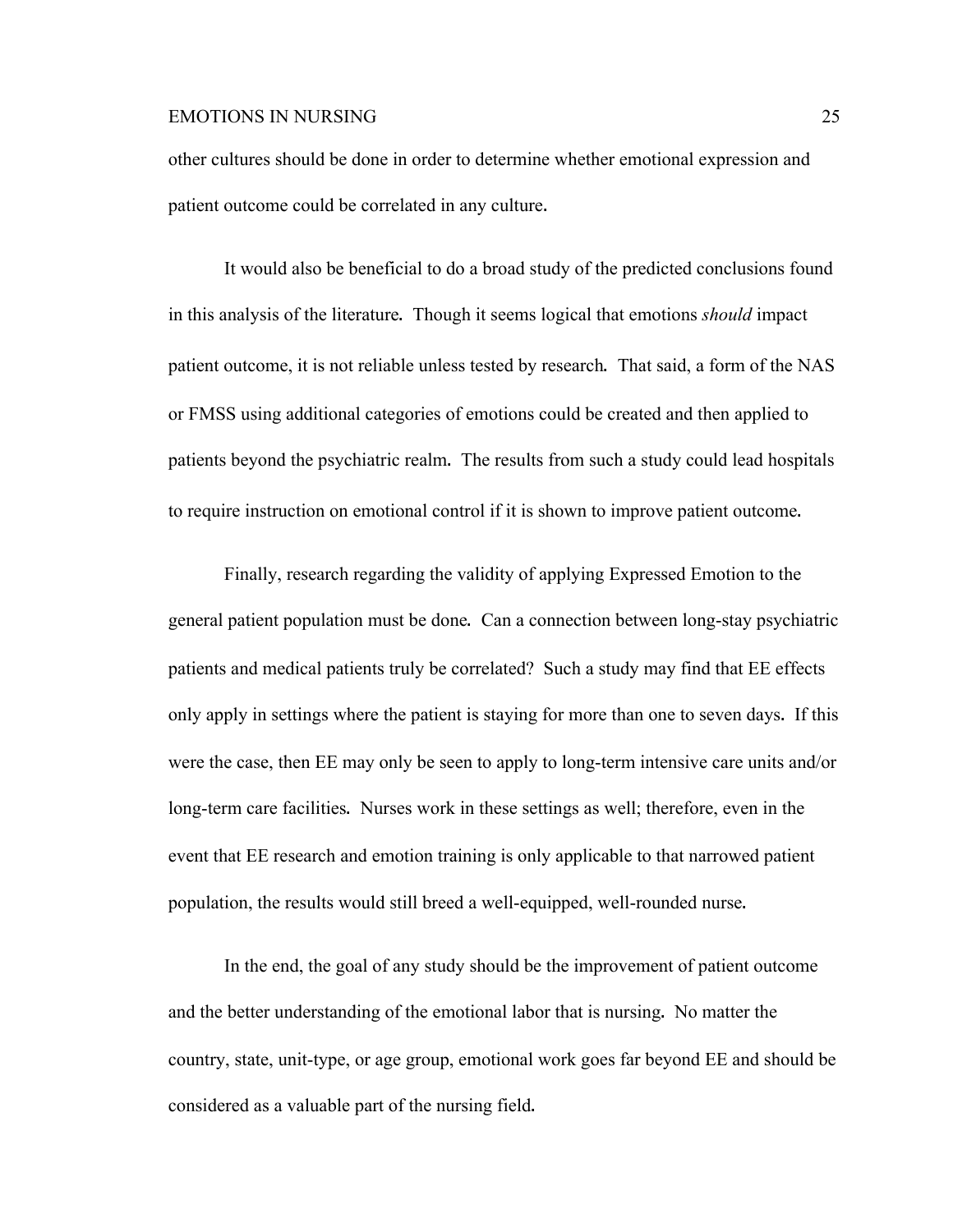#### References

- Arthur, D. (2002). The validity and reliability of the measurement of the concept "expressed emotion" in the family members and nurses of Hong Kong patients with schizophrenia. *International Journal of Mental Health Nursing*, *11*(3), 192- 198. Retrieved from CINAHL Plus with Full Text.
- Belk, R. W. , & Coon, G. S. (1993). Gift giving as Agapic love: An alternative to the exchange paradigm based on dating experiences. *Journal of Consumer Research, 20*(3), 393-417.
- Benner, P. (2000). The roles of embodiment, emotion and lifeworld in nursing practice. *Nursing Philosophy, 1,* 5-19.
- Berry, K. , Barrowclough, C. , & Haddock, G. (2010). The role of expressed emotion in relationships between psychiatric staff and people with a diagnosis of psychosis: A review of the literature. *Schizophrenia Bulletin*, *162,* 1-15.
- Bolton, S. C. (2000). Who cares? Offering emotion work as a "gift" in the nursing labour process. *Journal of Advanced Nursing, 32*(3), 580-586.
- Brooker, C. (1990). The application of the concept of expressed emotion to the role of the community psychiatric nurse: A research study. *International Journal of Nursing Studies, 27*(3), 277-285.
- Brotheridge, C. M. , & Grandey, A. A. (2002). Emotional labor and burnout: Comparing two perspectives of "people work. " *Journal of Vocational Behavior, 60,* 17-39.
- Crawford, M. J. , Adedeji, T. , Price, K. , & Rutter, D. (2010). Job satisfaction and burnout among staff working in community-based personality disorder services. *International Journal of Social Psychiatry, 56*(2), 196-206.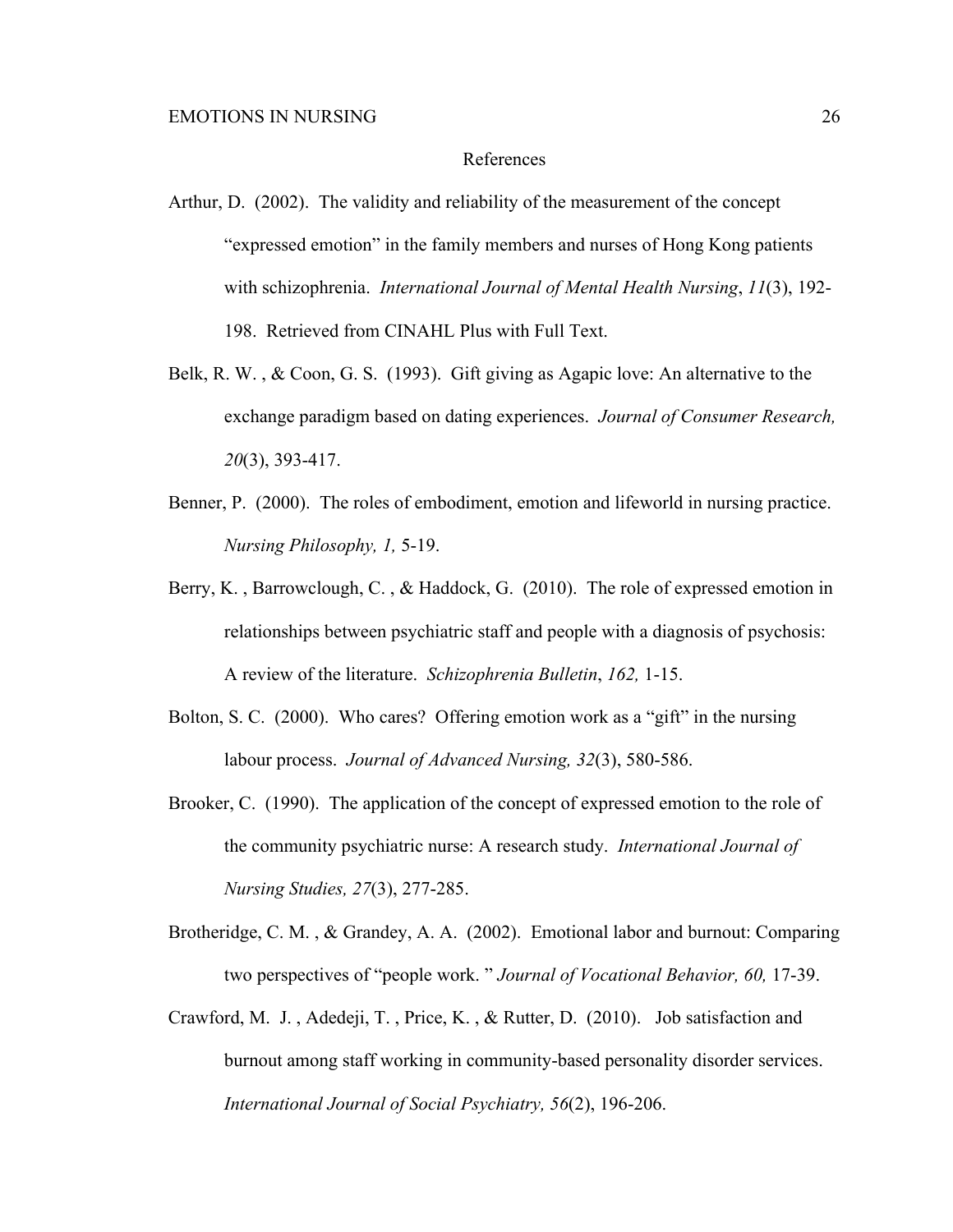- Dennis, A. M. , & Leach, C. (2007). Expressed emotion and burnout: The experience of staff caring for men with learning disability and psychosis in a medium secure setting. *Journal of Psychiatric and Mental Health Nursing, 14,* 267-276.
- Edwards, D. , Burnard, P. , Coyle, D. , Fothergill, A. , & Hannigan, B. (2000). Stress and burnout in community mental health nursing: A review of the literature. *Journal of Psychiatric and Mental Health Nursing, 7,* 7-14.
- Ewers, P. , Bradshaw, T. , McGovern, J. , & Ewers, B. (2001). Does training in psychosocial interventions reduce burnout rates in forensic nurses? *Journal of Advanced Nursing, 37*(5), 470-476.
- Finnema, E. J. , Louwerens, J. W. , Slooff, C. J. , & ven den Bosch, R. J. (1996). Expressed emotion on long-stay wards. *Journal of Advanced Nursing, 24,* 473- 478.
- Forster, J. , Finlayson, S. , Bentall, R. , Day, J. , Randall, F. , Wood, P. ,…Healy, D. (2003). The perceived expressed emotion in staff scale. *Journal of Psychiatric and Mental Health Nursing, 10,* 109-117.
- Jenkins, J. H. , & Karno, M. (1992). The meaning of expressed emotion: Theoretical issues raised by cross-cultural research. *American Journal of Psychiatry, 149,* 9- 21.
- Katsuki, F. , Fukui, S. , Niekawa, N. , Oshima, I. , Setoya, N. , Ninomiya, S. , …Tsukada, K. (2008). Development of the Nurse Attitude Scale short form: Factor analysis in a large sample of Japanese psychiatric clinical staff. *Psychiatry and Clinical Neurosciences*, *62*(3), 349-351. Retrieved from MEDLINE with Full Text.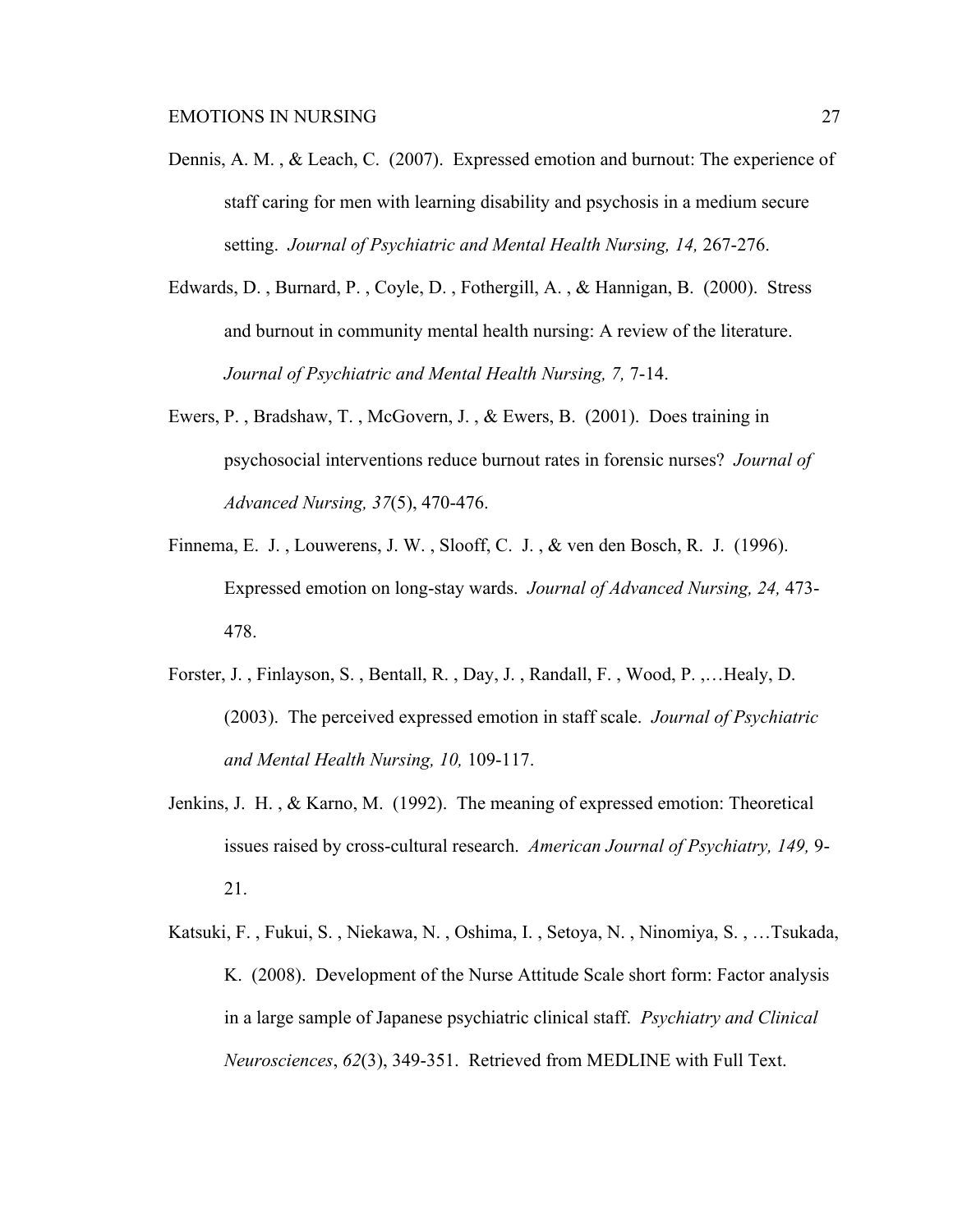- Katsuki, F. , Goto, M. , & Someya, T. (2005). A study of emotional attitude of psychiatric nurses: Reliability and validity of the Nurse Attitude Scale. *International Journal of Mental Health Nursing*, *14*(4), 265-270. doi:10. 1111/j. 1440-0979. 2005. 00391. x.
- Kavanagh, D. J. , O'Halloran, P. , Manicavasagar, V. , Clark, D. , Piatkowska, O. , Tennant, C. , & Rosenberg, A. (1997). The Family Attitude Scale: Reliability and validity of a new scale for measuring the emotional climate of families. *Psychiatry Research*, *70*(3), 185-195.
- Langdon, P. E. , Yaguez, L. , & Kuipers, E. (2007). Staff working with people who have intellectual disabilities within secure hospitals. *Journal of Intellectual Disabilities, 11*(4), 343-357.
- McDonagh, L. A. (2005). Expressed emotion as a precipitant of relapse in psychological disorders. Retrieved from http://www. personalityresearch. org/papers/mcdonagh. html
- Rafaeli, A. , & Sutton, R. I. (1987). Expression of emotion as part of the work role. *Academy of Management Review, 12*(1), 23-37.
- Safilios-Rothschild, C. (1976). A macro- and micro-examination of family power and love: An exchange model. *Journal of Marriage and Family, 38*(2), 355-362.
- Scott, P. A. (2000). Emotion, moral perception, and nursing practice. *Nursing Philosophy, 1,* 123-133.
- Simpson, R. (1989). Expressed emotion and nursing the schizophrenic patient. *Journal of Advanced Nursing*, *14*(6), 459-466. Retrieved from CINAHL Plus with Full Text database.